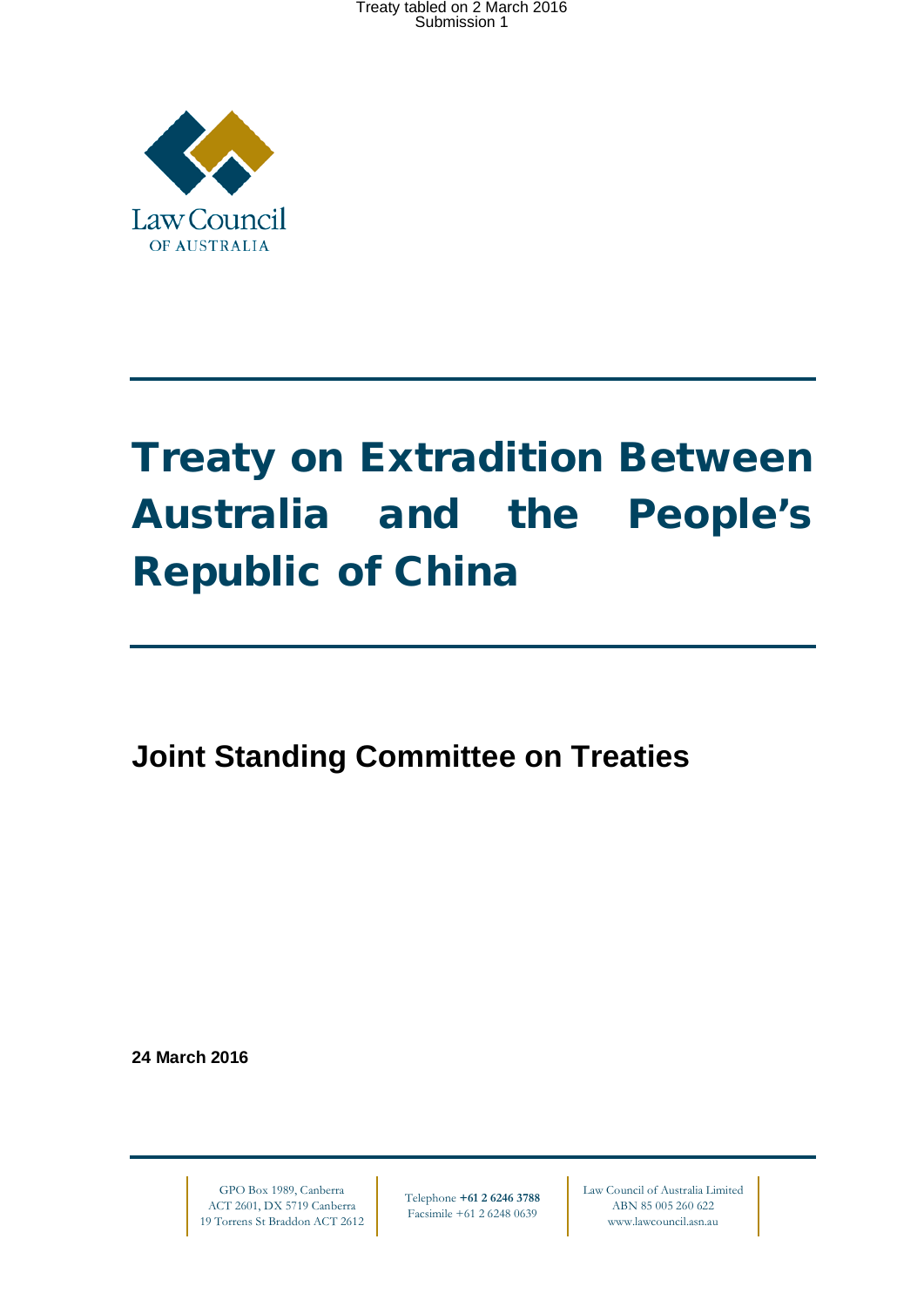# Table of Contents

| Early consideration of dual criminality and extradition objections21 |  |
|----------------------------------------------------------------------|--|
|                                                                      |  |
|                                                                      |  |
|                                                                      |  |
|                                                                      |  |
|                                                                      |  |
|                                                                      |  |

# <span id="page-1-0"></span>Acknowledgment

The Law Council acknowledges the assistance of its National Criminal Law Committee, the New South Wales Bar Association and New South Wales Law Society in the preparation of this submission.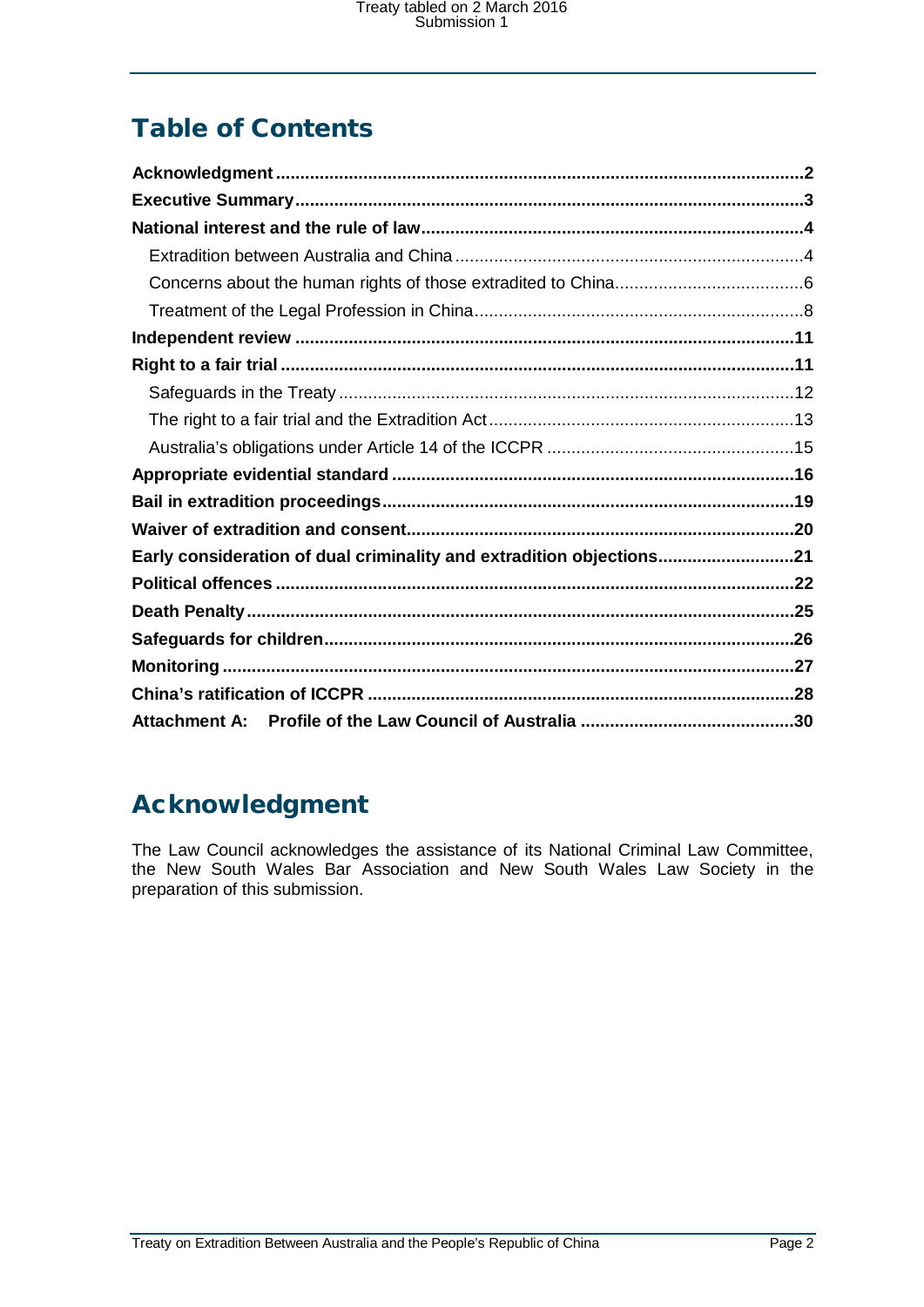### <span id="page-2-0"></span>Executive Summary

- 1. The Law Council is grateful for the opportunity to provide this submission in response to the Joint Standing Committee on Treaties' (the **Committee**) inquiry into the *Treaty on Extradition Between Australia and The People's Republic of China* (the **Treaty**).
- 2. The proposed Treaty would extend the circumstances in which Australia and China will be able to consider requests for extradition from each other. Prior to the Treaty coming into force, it is proposed that regulations will be made under the *Extradition Act 1988* (Cth) (**EA**) to declare China as an 'extradition country', and will specify that the EA applies in relation to China subject to the Treaty.<sup>[1](#page-2-1)</sup>
- 3. It is vital Australia has an effective extradition regime to ensure criminals are not able to evade justice simply by crossing borders. In cooperating with foreign countries, however, Australia must adhere to fundamental rule of law principles and remain compliant with its international human rights obligations. Australia should not be complicit in criminal investigations and trials which do not comply with accepted fair trial principles or which may result in the imposition of the death penalty, or other cruel or degrading treatment.
- 4. The Law Council opposes ratification by Australia of the Australia-China Extradition Treaty in the absence of sufficiently robust protections to the right to a fair trial of those likely to be extradited to China. It also has reservations regarding how the Treaty would operate in the context of being supplemented by requirements in the  $EA$ . Given the very different legal, political and social contexts of Australia and China, the proposed Treaty would exacerbate concerns about potential adverse impacts created by the current and proposed extradition regime. These concerns relate to the:
	- limited protections for the right to a fair trial;
	- limited evidentiary thresholds for determining an extradition request;
	- presumption against bail;
	- absence of time limits for Executive decision-making;
	- definition of 'political offence';
	- consequences for breaching an undertaking that the death penalty will not be imposed;
	- insufficient protections for children; and
	- $\bullet$  inadequate monitoring systems.<sup>[3](#page-2-3)</sup>
- 5. For these reasons, the Law Council's submission makes a number of recommendations aimed at improving the safeguards in the proposed Treaty and the EA regime.

 <sup>1</sup> Attorney-General's Department (Cth) *National Interest Analysis* [2016] ATNIA 6 [9].

<span id="page-2-2"></span><span id="page-2-1"></span><sup>2</sup> As noted in the National Interest Analysis [2016] ATNIA 6 for the Treaty, the requirements in the *Extradition Act 1988* (Cth) are supplemented by requirements in bilateral treaties – see para [8].

<span id="page-2-3"></span><sup>&</sup>lt;sup>3</sup> Some of these concerns have previously been expressed by the Law Council in it[s submission](http://www.lawcouncil.asn.au/lawcouncil/images/LCA-PDF/docs-2400-2499/2445%20Extradition%20and%20Mutual%20Assistance%20in%20Criminal%20Matters%20Legislation%20Amendment%20Bill%202011.pdf) to the House Standing Committee on Social Policy and Legal Affairs' inquiry into the Extradition and Mutual Assistance in Criminal Matters Legislation Amendment Bill 2011.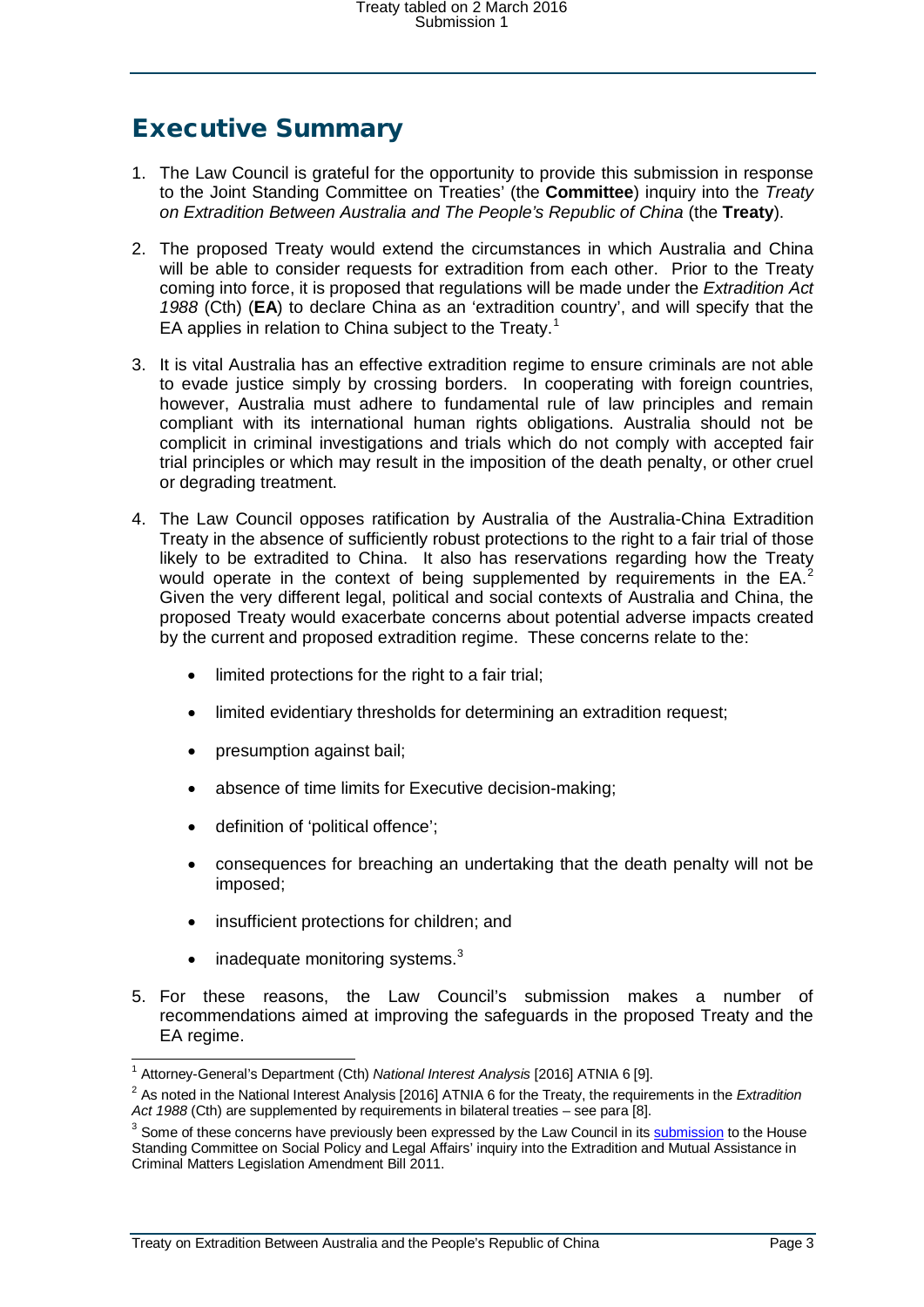### <span id="page-3-0"></span>National interest and the rule of law

- 6. Reports that China does not act in accordance with procedural fairness and rule of law standards in criminal proceedings raises questions about whether the proposed Treaty is indeed in Australia's national interest.
- 7. International extradition serves an important function in allowing States to cooperate, respect each other's sovereignty, and ensure that criminals are not able to evade justice.
- 8. However, there is also an important national interest in ensuring that the administration of justice accords with fundamental rule of law principles and human rights obligations. Adherence by States to these norms promotes peace, and domestic and international security. As the Department of Foreign Affairs and Trade (DFAT) states on its website:

*Australia's commitment to human rights reflects our national values and is an underlying principle of Australia's engagement with the international community. [4](#page-3-2)*

- 9. Recognition of the connection between human rights and national interest is reflected in Australia's candidacy for the United Nations Human Rights Council 2018-2020. The candidacy embodies the Australian Government's commitments to the Universal Declaration of Human Rights. By occupying a seat on the Human Rights Council, Australia will be better placed to positively influence the promotion and protection of human rights internationally. Implicit in the bid itself is an acknowledgment that Australia recognises human rights as linked to Australia's national interest.
- 10. Extradition treaties between States, such as in the proposed Treaty, have the difficult task of reconciling interests in furthering international cooperation in law enforcement matters, with protection of a defendant's legal rights. They also represent an acknowledgement from both countries of respect for the other's laws and sovereignty.
- 11. The proposed Treaty must be examined against the current socio-political climate in China and the current weaknesses in Australia's extradition regime. The terms of the Treaty must also be carefully examined to ensure that Australia does not facilitate the conviction or treatment of a person in a manner inconsistent with its own democratic values.

#### <span id="page-3-1"></span>**Extradition between Australia and China**

- 12. Australia has limited extradition arrangements with China under multilateral conventions such as those concerning corruption and money laundering.<sup>[5](#page-3-3)</sup> However, China is not an 'extradition country' under the EA, and no regulations have been made to achieve this result.
- 13. A perusal of extraditions granted by Australia from 2010 to 2015 reveals that Australia has not extradited any person to the People's Republic of China during that period.<sup>[6](#page-3-4)</sup> According to the Attorney-General's Department, the majority of the 49 extraditions

<span id="page-3-2"></span><sup>4</sup> Department of Foreign Affairs and Trade, *Australia's Commitment to Human Rights*, [<http://dfat.gov.au/international-relations/themes/human-rights/Pages/australia-s-commitment-to-human](http://dfat.gov.au/international-relations/themes/human-rights/Pages/australia-s-commitment-to-human-rights.aspx)[rights.aspx>](http://dfat.gov.au/international-relations/themes/human-rights/Pages/australia-s-commitment-to-human-rights.aspx).

<span id="page-3-3"></span><sup>5</sup> Attorney-General's Department (Cth) *National Interest Analysis* [2016] ATNIA 6.

<span id="page-3-4"></span><sup>6</sup> Attorney-General's Department (Cth) *Annual Report* (2011 – 2015).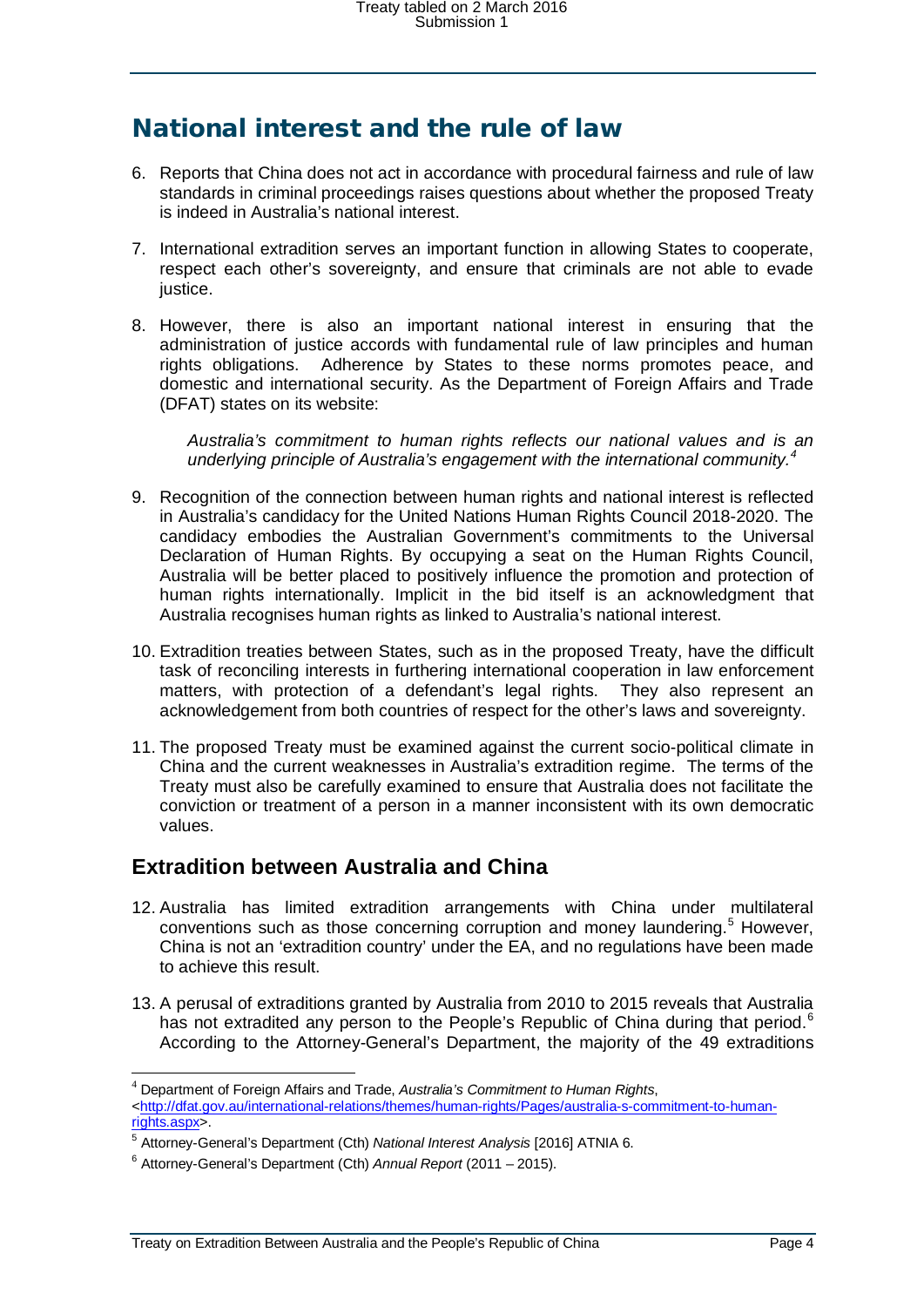during that time were to the USA and UK and other countries in Western Europe. In Asia, there have been two extraditions to Indonesia and one each to India, South Korea and Hong Kong<sup>[7](#page-4-0)</sup> in those years.

14. China has a limited number of bilateral extradition treaties. As at July 2015, China did not have an extradition treaty with the USA, the UK, Canada, the European Union or New Zealand. However, it did have such treaties with Spain, Russia and South Africa. There has been reluctance by many countries to sign bilateral extradition treaties with China. As noted Chinese law expert, Professor Jerome A. Cohen, New York University, stated:

*There is a reason why the United States and most democratic nations do not have extradition treaties with China. That reason is China's criminal justice system, which, twenty-six years after the Tiananmen tragedy, has still failed to meet the minimum standards of international due process of law. Indeed, since Xi Jinping's assumption of power, despite a plethora of hymns extolling the rule of law, in practice China's criminal justice system has been steadily marching in the wrong direction, and this is no state secret or development known only to Chinese and foreign legal specialists.[8](#page-4-1)*

- 15. In recent years the Chinese Government has increased efforts to establish extradition treaties. This is part of China's anti-corruption drive called 'Operation Fox Hunt', the successor to 'Operation Skynet'. Or as President Xi Jinping has dubbed the process of 'catching tigers and flies'. Tens of thousands have been swept out of office and roughly 1,500 people have been specifically targeted by the Central Commission for Discipline Inspection, its official media partners, or related Chinese government organs.[9](#page-4-2) This process has been led from the Politburo Standing Committee member Wang Qishan under direction from President Xi.
- 16. Concerns with the anti-corruption drive and its ulterior political motives have been expressed by foreign government officials<sup>[10](#page-4-3)</sup> and academics.<sup>[11](#page-4-4)</sup> As Professor Kerry Brown, King's College, London, also a former British diplomat in China, has stated 'If they are aware that there is a political agenda – and there probably is in most of these cases – then they have to be very, very careful.<sup>[12](#page-4-5)</sup> Australia is one of the many countries attracting China's attention as part of 'Operation Fox Hunt'. Ten persons are

[<http://www.chinafile.com/multimedia/infographics/visualizing-chinas-anti-corruption-campaign>](http://www.chinafile.com/multimedia/infographics/visualizing-chinas-anti-corruption-campaign).

<span id="page-4-0"></span> <sup>7</sup> While the Hong Kong Special Administrative Region is part of the People's Republic of China, under the principle of 'one country, two systems' enshrined in Hong Kong's Basic Law, it is a separate law jurisdiction for the purposes of extradition and criminal law. The ICCPR, first applied to Hong Kong by the United Kingdom, continues to apply as a matter of international law to the Hong Kong SAR. Following the 1997 resumption by the PRC of sovereignty over Hong Kong. Australia has a separate extradition agreement with the Hong Kong SAR: *Agreement for the Surrender of Accused and Convicted Persons between the Government of Australia and the Government of Hong Kong*, done at Hong Kong on 15 November 1992 [1997] ATS 11, as amended by the Protocol between the Government of Australia and the Government of the Hong Kong Special *Administrative Region of the People's Republic of China Amending the Agreement for the Surrender of Accused and Convicted Persons of 15 November 1993, Hong Kong, 19 March 2007*, [2008] ATS 6.

<span id="page-4-1"></span><sup>8</sup> Professor Jerome A. Cohen, *Foreign Policy, Should the United States Extradite Chinese Fugitives?*, 7 August 2015. <<u>http://foreignpolicy.com/2015/08/07/us-china-fugitive-economic-corruption-law-ling/></u>.

<span id="page-4-2"></span> $9$  For further details on the individual cases, the Asia Society has a useful infographic that helps to visualise the scale and impact of the anti-corruption drive, see:

<span id="page-4-3"></span><sup>&</sup>lt;sup>10</sup> Vasudevan Sridharan, 'Obama administration warns against China's 'Operation Fox Hunt' in US', International Business Times (online) 17 August 2015. [<http://www.ibtimes.co.uk/obama-administration](http://www.ibtimes.co.uk/obama-administration-warns-against-chinas-operation-fox-hunt-us-1515728)[warns-against-chinas-operation-fox-hunt-us-1515728>](http://www.ibtimes.co.uk/obama-administration-warns-against-chinas-operation-fox-hunt-us-1515728).

<span id="page-4-5"></span><span id="page-4-4"></span><sup>11</sup> Tom Phillips, 'China lashes out at US after claims Beijing is deploying 'covert agents'' *The Guardian* (online) 19 August 2015. [<http://www.theguardian.com/world/2015/aug/18/china-beijing-operation-fox-hunt-america>](http://www.theguardian.com/world/2015/aug/18/china-beijing-operation-fox-hunt-america).  $12$  Ibid.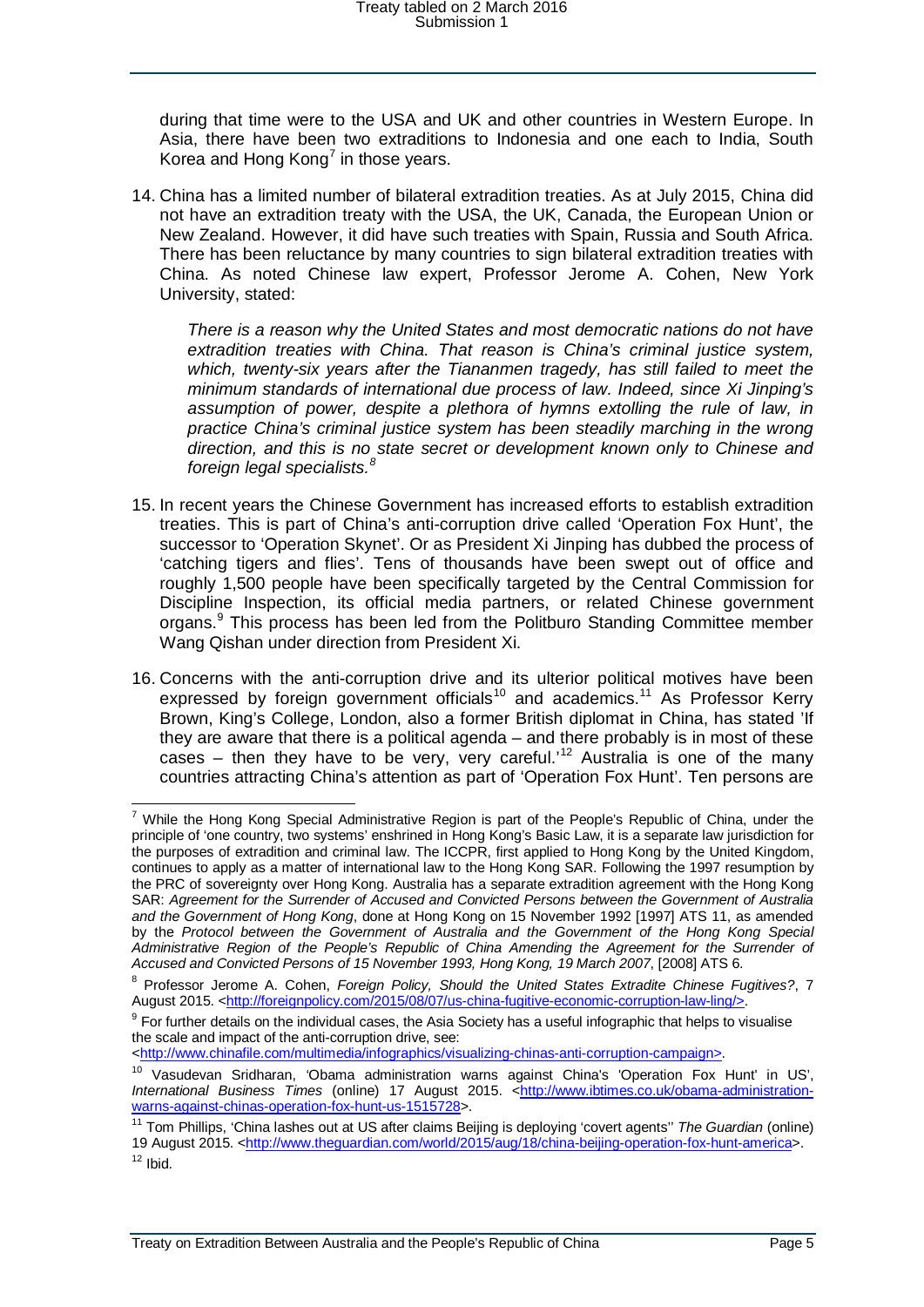said to be 'fugitive' in Australia, plus a further 30 in the USA, New Zealand and Canada.<sup>[13](#page-5-1)</sup>

#### <span id="page-5-0"></span>**Concerns about the human rights of those extradited to China**

- 17. Concern has long been expressed in Australia about the ability of China to comply with the rule of law. Concern has been raised about major shortcomings in the quality of justice in China including denial and harassment of defence lawyers, corruption within the judiciary, political interference in trials, denial of procedural fairness (or 'due process'), prejudgment and bias. There have been frequent reports of the torture of prisoners to extract confessions or to punish, the holding of prisoners in detrimental conditions, and even organ harvesting from prisoners.
- 18. Those and related matters are detailed in the concluding observations adopted in 2015 by the UN Committee Against Torture which examined China's compliance with the *Convention against Torture and Other Cruel, Inhuman or Degrading Treatment or Punishment* (**CAT**). [14](#page-5-2) The United States Department of State conducts annual reviews of the human rights situation in most countries of the world. In its Country Report for China in 2014 the Department of State also sets out detailed concerns about denial of the right to a fair trial, torture and prison conditions.<sup>[15](#page-5-3)</sup>
- 19. The current concerns about human rights affecting those charged with a criminal offence or held in Chinese jails, based on the above material, include:
	- a) in cases of 'endangering State security', 'terrorism' or serious 'bribery', the lawyer must obtain permission from public security investigators to meet with the suspect, and investigators may legally withhold permission for an indefinite period of time if they believe that the meeting could hinder the investigation or could result in the disclosure of State secrets;<sup>1</sup>
	- b) consistent reports indicating that public security officials constantly refuse lawyers' access to suspects and notification to their relatives on the grounds that the case concerns State secrets, even when the detained person is not charged with State security crimes; $17$
	- c) according to a 2012 report by the Beijing Municipal People's Procuratorate to the National People's Congress, of 20,000 criminal cases, defense counsel handled only an estimated 500 cases, or 2.5 percent of the total:<sup>[18](#page-5-6)</sup>
	- d) detention and interrogation of more than 200 lawyers and activists since 9 July 201:<sup>[19](#page-5-7)</sup> (see further discussion of this under the heading 'Treatment of the Legal Profession in China' below);

<span id="page-5-7"></span><span id="page-5-1"></span> <sup>13</sup> Philip Wen and Brendan Foster, 'China's most wanted fugitives in Australia', *The Sydney Morning Herald* (online), 9 May 2015 <http://www.smh.com.au/business/china/chinas-most-wanted-fugitives-in-australia-<br>20150507-ggwgku>

<span id="page-5-2"></span><sup>&</sup>lt;sup>[14](http://www.smh.com.au/business/china/chinas-most-wanted-fugitives-in-australia-20150507-ggwgku)</sup> Committee Against Torture, *Fifth periodic report of China* UN Doc CAT/C/CHN/5 (17-18 November 2015).

<span id="page-5-3"></span><sup>15</sup> U.S. Department of State, *Country Reports on Human Rights Practices for 2014: China* (2014) [<http://www.state.gov/j/drl/rls/hrrpt/humanrightsreport/index.htm?year=2014&dlid=236432>](http://www.state.gov/j/drl/rls/hrrpt/humanrightsreport/index.htm?year=2014&dlid=236432)

<span id="page-5-4"></span><sup>16</sup> Committee Against Torture, *Fifth periodic report of China* UN Doc CAT/C/CHN/5 (17-18 November 2015) [12].

<span id="page-5-6"></span><span id="page-5-5"></span><sup>&</sup>lt;sup>17</sup> Ibid.<br><sup>18</sup> U.S. Department of State, *Country Reports on Human Rights Practices for 2014: China* (2014) [<http://www.state.gov/j/drl/rls/hrrpt/humanrightsreport/index.htm?year=2014&dlid=236432>](http://www.state.gov/j/drl/rls/hrrpt/humanrightsreport/index.htm?year=2014&dlid=236432).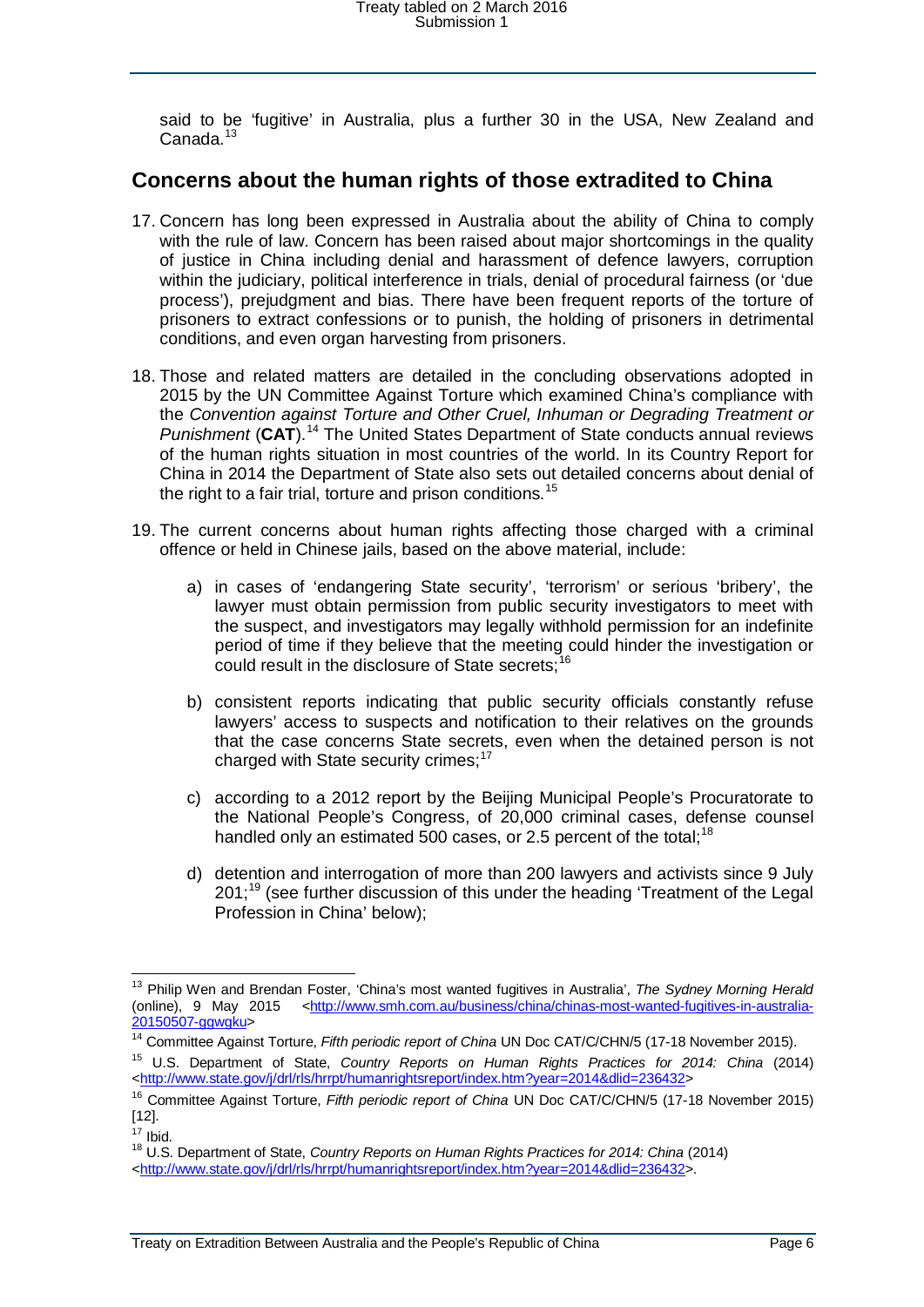- e) the refusal of annual re-registration for lawyers, the revocation of lawyers' licences and evictions from courtrooms on questionable grounds:<sup>[20](#page-6-0)</sup>
- f) abuses and restrictions which may deter lawyers from raising reports of torture in their clients' defence for fear of reprisals, weakening the safeguards of the rule of law that are necessary for the effective protection against torture; $^{21}$  $^{21}$  $^{21}$
- g) judges regularly received political guidance on pending cases, including instructions on how to rule, from both the government and the Chinese Communist Party, particularly in politically sensitive cases;<sup>[22](#page-6-2)</sup>
- h) corruption often influenced court decisions, since safeguards against judicial corruption were vague and poorly enforced;<sup>[23](#page-6-3)</sup>
- i) authorities used the state-secrets provision to keep politically sensitive proceedings closed to the public, sometimes even to family members, and to withhold defendant's access to defense counsel:<sup>[24](#page-6-4)</sup>
- j) mechanisms allowing defendants to confront their accusers were inadequate, such as only a small percentage of trials reportedly involved witnesses, and in most criminal trials, prosecutors read witness statements, which neither the defendants nor their lawyers had an opportunity to rebut through crossexamination: $25$
- k) in many politically sensitive trials, courts handed down guilty verdicts immediately following proceedings with little time for deliberation;
- l) consistent reports indicating that the practice of torture and ill-treatment is still deeply entrenched in the criminal justice system, which overly relies on confessions as the basis for convictions; $27$
- m) the majority of allegations of torture and ill-treatment take place during pretrial and extralegal detention and involve public security officers, who wield excessive power during the criminal investigation without effective control by procuratorates and the judiciary;<sup>[28](#page-6-8)</sup>
- n) numerous former prisoners and detainees reported they were beaten, subjected to electric shock, forced to sit on stools for hours on end, deprived of sleep, and otherwise subjected to physical and psychological abuse. Although

<sup>&</sup>lt;sup>19</sup> Committee Against Torture, *Fifth periodic report of China* UN Doc CAT/C/CHN/5 (17-18 November 2015)<br>[18].<br><sup>20</sup> Ibid.

<span id="page-6-2"></span><span id="page-6-1"></span><span id="page-6-0"></span><sup>[18].</sup> <sup>20</sup> Ibid. <sup>21</sup> Ibid. <sup>22</sup> U.S. Department of State, *Country Reports on Human Rights Practices for 2014: China* (2014)

<span id="page-6-6"></span><span id="page-6-5"></span>

<span id="page-6-4"></span><span id="page-6-3"></span><sup>&</sup>lt;sup>23</sup> Ibid.<br>
<sup>24</sup> Ibid.<br>
<sup>25</sup> Ibid.<br>
<sup>26</sup> Ibid.<br>
<sup>27</sup> Committee Against Torture, *Fifth periodic report of China* UN Doc CAT/C/CHN/5 (17-18 November 2015) [20].

<span id="page-6-8"></span><span id="page-6-7"></span> $28$  Ibid.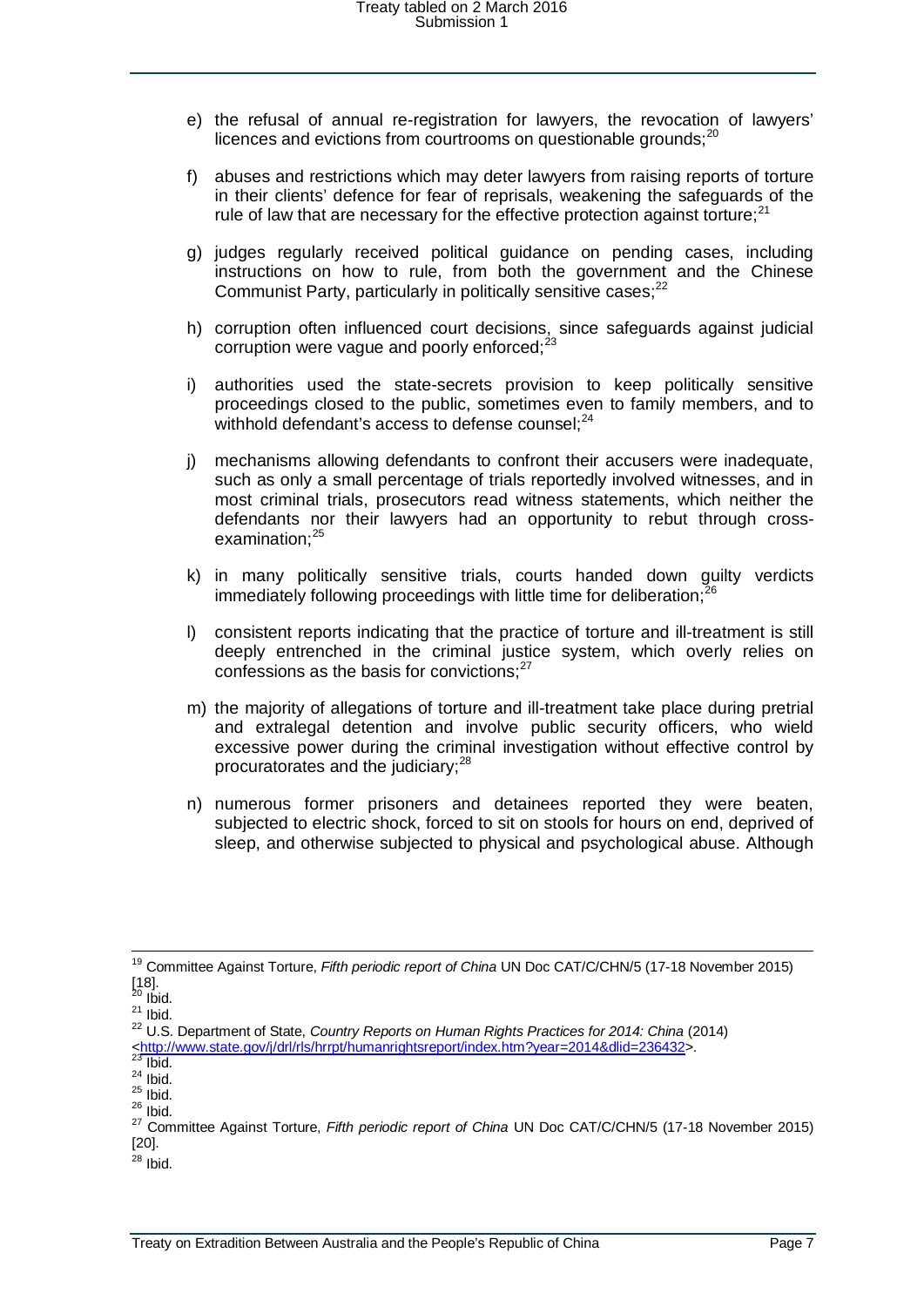ordinary prisoners were subjects of abuse, prison authorities singled out political and religious dissidents for particularly harsh treatment;<sup>[29](#page-7-1)</sup>

- o) allegations of death in custody as a result of torture or resulting from lack of prompt medical care and treatment during detention;<sup>[30](#page-7-2)</sup>
- p) the use of solitary confinement as a management method for prisoners and use of the 'interrogation chair' justified 'as a protective measure to prevent suspects from escaping, committing self-injury or attacking personnel', which the Committee found was highly improbable during an interrogation:  $31$
- q) conditions in penal institutions for both political prisoners and criminal offenders were generally harsh and often degrading;<sup>[32](#page-7-4)</sup>
- r) courts often shift the burden of proof back to defendants during the exclusionary procedures and dismiss lawyers' requests to exclude the admissibility of confessions;<sup>[33](#page-7-5)</sup> and
- s) an international human rights NGO estimated that 4,000 persons were executed annually in recent years.<sup>[34](#page-7-6)</sup>
- 20. Concerns about prison conditions<sup>[35](#page-7-7)</sup> and the ability of individuals to receive a fair trial in China may increase reliance on extradition objections<sup>[36](#page-7-8)</sup> by people remanded in custody at the section 19 of the EA stage (determination of eligibility to surrender) and at the final stage in the extradition process (Minister's determination whether the person should be surrendered).
- 21. The Law Council is also concerned that there is a real risk of lengthy detention prior to consideration by a magistrate as to whether a section 7 objection exists. It is open to the Attorney-General to consider extradition objections before issuing a section 16 notice, but not mandatory. Even at a contested hearing it is up to the person to raise these issues. The first requirement for the Attorney-General to consider these issues will be at the surrender determination stage.

#### <span id="page-7-0"></span>**Treatment of the Legal Profession in China**

22. In considering human rights issues in China as they relate to the Treaty it is important to be mindful of the treatment of the legal profession. Lawyers form a key role in the institutional framework of a legal system. The Law Council has been deeply concerned

<span id="page-7-1"></span> <sup>29</sup> U.S. Department of State, *Country Reports on Human Rights Practices for 2014: China* (2014) [<http://www.state.gov/j/drl/rls/hrrpt/humanrightsreport/index.htm?year=2014&dlid=236432>](http://www.state.gov/j/drl/rls/hrrpt/humanrightsreport/index.htm?year=2014&dlid=236432).

<span id="page-7-2"></span><sup>30</sup> Committee Against Torture, *Fifth periodic report of China* UN Doc CAT/C/CHN/5 (17-18 November 2015) [24].

<span id="page-7-3"></span><sup>31</sup> *Ibid,* 26.

<span id="page-7-4"></span><sup>32</sup> U.S. Department of State, *Country Reports on Human Rights Practices for 2014: China* (2014) [<http://www.state.gov/j/drl/rls/hrrpt/humanrightsreport/index.htm?year=2014&dlid=236432>](http://www.state.gov/j/drl/rls/hrrpt/humanrightsreport/index.htm?year=2014&dlid=236432).

<span id="page-7-5"></span><sup>33</sup> Committee Against Torture, *Fifth periodic report of China* UN Doc CAT/C/CHN/5 (17-18 November 2015) [32].

<span id="page-7-6"></span><sup>34</sup> U.S. Department of State, *Country Reports on Human Rights Practices for 2014: China* (2014) [<http://www.state.gov/j/drl/rls/hrrpt/humanrightsreport/index.htm?year=2014&dlid=236432>](http://www.state.gov/j/drl/rls/hrrpt/humanrightsreport/index.htm?year=2014&dlid=236432).

<span id="page-7-7"></span><sup>&</sup>lt;sup>35</sup> Human Rights Watch, 'Tiger Chairs and Cell Bosses: Police Torture of Criminal Suspects in China', 13 May<br>2015. <https://www.hrw.org/report/2015/05/13/tiger-chairs-and-cell-bosses/police-torture-criminal-suspects 2015. [<https://www.hrw.org/report/2015/05/13/tiger-chairs-and-cell-bosses/police-torture-criminal-suspects](https://www.hrw.org/report/2015/05/13/tiger-chairs-and-cell-bosses/police-torture-criminal-suspects-china)[china>](https://www.hrw.org/report/2015/05/13/tiger-chairs-and-cell-bosses/police-torture-criminal-suspects-china).

<span id="page-7-8"></span><sup>36</sup> *Extradition Act 1988* (Cth) s7.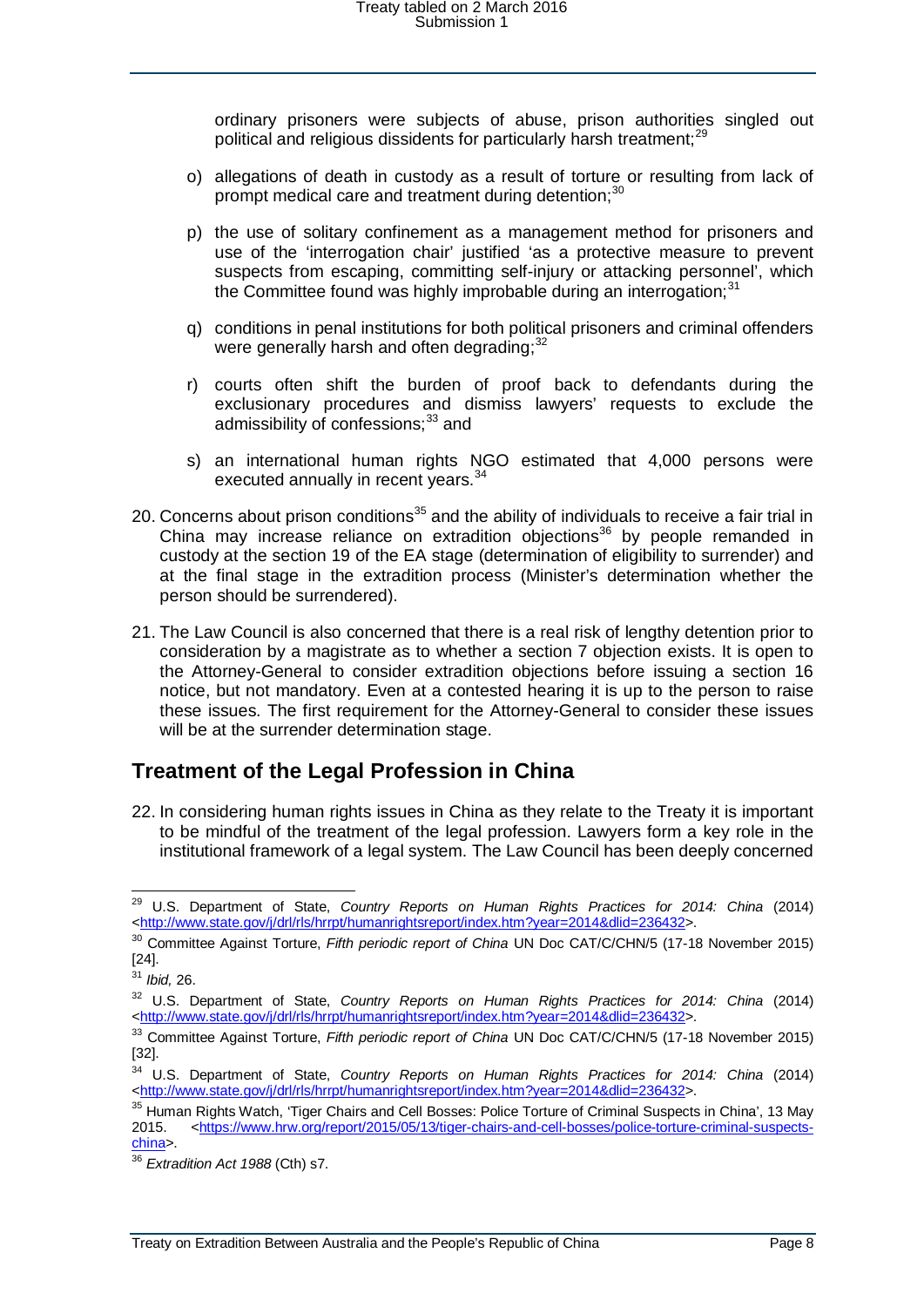with the plight of lawyers in China for many years, but particularly in the wake of a recent crackdown on the legal profession which commenced in July 2015. The space for lawyers and legal advocates who take on clients and causes unpopular with the Chinese Government has been consistently diminishing. $37$  This has coincided with a change in leadership in China as well as the introduction of a series of new laws and procedural rules affecting lawyers, for example the National Security Law which was introduced on 1 July 2015.<sup>[38](#page-8-1)</sup>

- 23. An independent legal profession is fundamental to the promotion and protection of the rule of law. No lawyer should have to face intimidation, hindrance or improper interference in their work. All lawyers, regardless of the country in which they work, should be treated in a manner consistent with international human rights law, including the *International Covenant on Civil and Political Rights* (**ICCPR**), and the United Nations *Basic Principles on the Role of Lawyers*.
- 24. In this context it is important to give some background to the scale and impact of the 9 July 2015 nationwide crackdown by the Chinese Ministry of Public Security (also known as the '709 crackdown) on lawyers, law firm staff and human right activists. According to the China Human Rights Lawyers Concern Group, as of 18 March 2016, 317 lawyers, law firm staff/human right activists have been detained, arrested, held incommunicado, summoned or had their freedom restricted temporarily.[39](#page-8-2) The crackdown has occurred all over China, with lawyers and non-lawyers targeted in Beijing, Shanghai Guangdong, Hunan, Fujian and elsewhere. State-run media, the Global Times, characterised the targeted lawyers as 'a major criminal gang,' accusing 'radical human rights lawyers' of 'stirring up several serious public opinion issues' and 'disrupt[ing] the legal process'.<sup>[40](#page-8-3)</sup> Many of the lawyers have been shown on the state-run media station, CCTV 'confessing' to having committed crimes.<sup>[41](#page-8-4)</sup>
- 25. In early and mid-January 2016, Chinese authorities charged some of the detained lawyers with 'subversion of state power' (maximum life imprisonment) or 'incitement to subvert state power' (maximum 15 years imprisonment). The charges are particularly serious and suggest that the lawyers are attempting to overthrow the state. Many lawyers are still being held incommunicado or are yet to be charged. A total of 21 lawyers have now been officially arrested, 1 criminally detained, 2 subject to enforced disappearance, 4 held under unclear compulsory criminal measures, 1 under

<span id="page-8-0"></span> <sup>37</sup> Leitner Center for International Law and Justice and the Committee to Support Chinese Lawyers, *Plight and Prospects: The Landscape for Cause Lawyers in China*, September 2015.

[<sup>&</sup>lt;http://leitnercenter.org/files/Plight%20and%20Prospects\\_FULL%20FOR%20WEB.pdf>](http://leitnercenter.org/files/Plight%20and%20Prospects_FULL%20FOR%20WEB.pdf); and Bochen Han, *The Diplomat, China's Human Rights Lawyers: Political Resistance and the Law* (interview with Dr Eva Pils),

<sup>11</sup> February 2016. [<http://thediplomat.com/2016/02/chinas-human-rights-lawyers-political-resistance-and-the](http://thediplomat.com/2016/02/chinas-human-rights-lawyers-political-resistance-and-the-law/)[law/>](http://thediplomat.com/2016/02/chinas-human-rights-lawyers-political-resistance-and-the-law/).

<span id="page-8-1"></span><sup>&</sup>lt;sup>38</sup> Note the concerns expressed by Zeid Ra'ad Al Hussein, United Nations High Commissioner for Human Rights, regarding the National Security Law. United Nations Office of the High Commissioner for Human Rights, UN human rights chief says China's new security law is too broad, too vague', 7 July 2015. Available at:

[<sup>&</sup>lt;http://www.ohchr.org/EN/NewsEvents/Pages/DisplayNews.aspx?NewsID=16210&LangID=E#sthash.KfoAf7](http://www.ohchr.org/EN/NewsEvents/Pages/DisplayNews.aspx?NewsID=16210&LangID=E#sthash.KfoAf7XA.dpuf) [XA.dpuf>](http://www.ohchr.org/EN/NewsEvents/Pages/DisplayNews.aspx?NewsID=16210&LangID=E#sthash.KfoAf7XA.dpuf).

<span id="page-8-2"></span><sup>&</sup>lt;sup>39</sup> China Human Rights Lawyers Concern Group, Latest data and development of cases as of 1800 18 March 2016. Available at: [<http://www.chrlawyers.hk/en/content/%E2%80%98709-crackdown%E2%80%99-latest](http://www.chrlawyers.hk/en/content/%E2%80%98709-crackdown%E2%80%99-latest-data-and-development-cases-1800-18-march-2016)[data-and-development-cases-1800-18-march-2016>](http://www.chrlawyers.hk/en/content/%E2%80%98709-crackdown%E2%80%99-latest-data-and-development-cases-1800-18-march-2016).

<span id="page-8-3"></span><sup>40</sup> Editorial: Radical Lawyers are Making a Mockery of the Profession, *Global Times* (online) 12 July 2015. [<http://www.globaltimes.cn/content/931580.shtml>](http://www.globaltimes.cn/content/931580.shtml).

<span id="page-8-4"></span><sup>41</sup> 'Detained Chinese human rights lawyers 'confess': state media', *DW* (online) 19 July 2015.

[<sup>&</sup>lt;http://www.dw.com/en/detained-chinese-human-rights-lawyers-confess-state-media/a-18594110>](http://www.dw.com/en/detained-chinese-human-rights-lawyers-confess-state-media/a-18594110)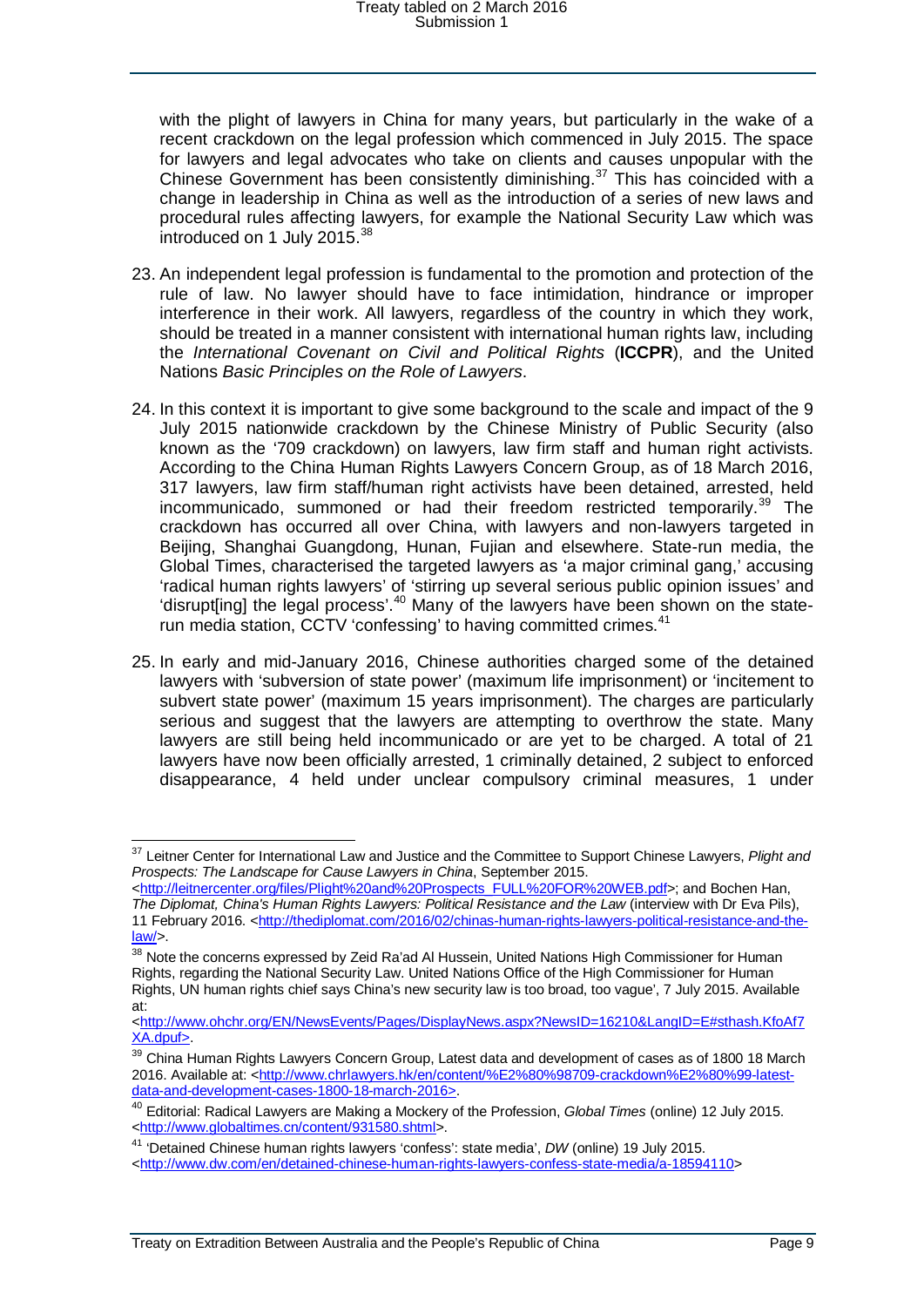residential surveillance, 9 released on bail, 1 under house arrest and 36 forbidden from leaving the country.<sup>[42](#page-9-0)</sup>

- 26. The Law Council has been vocal in speaking out on the treatment of lawyers in China following the '709 crackdown'. Since July 2015, the Law Council has issued two media releases, one on 17 July 2015 $43$  and the other on 21 December 2015, $44$  published two opinion pieces,[45](#page-9-3) met with senior DFAT officials, written to the Prime Minister and spoken to media, such as the *Australian Financial Review*, ABC News Radio and SBS World News Radio.<sup>[46](#page-9-4)</sup>
- 27. The Law Council is of the view that the treatment of the legal profession in China, particularly the effects of the '709 crackdown', should be raised in future bilateral meetings by the Australian Prime Minister with China's Premier and President. The Law Council has formed this view on the following grounds:
	- (a) Australia's commitment to international human rights law and the rule of law;
	- (b) Australia's interest in China's development of a robust and impartial legal system to assist in the resolution of disputes and encourage investor confidence;
	- (c) Australia's interest in strong institutional structures to aid economic development;
	- (d) the scale and unprecedented nature of the '709 crackdown'; and
	- (e) the capacity to make a real and substantial difference.
- 28. The Law Council has welcomed the efforts by the Australian Government to bring attention to the treatment of lawyers in China, notably in signing onto a joint statement to the Human Rights Council on 10 March 2016.<sup>[47](#page-9-5)</sup> The Law Council strongly supports further public and private measures, and is willing to assist in developing measures aimed at contributing to the protection and promotion of the independence of the legal profession in China.

 <sup>42</sup> Ibid, 38.

<span id="page-9-1"></span><span id="page-9-0"></span><sup>43</sup> Law Council of Australia, Media Release, 'Law Council Deeply Concerned with 'Crackdown' against Lawyers in China', 17 July 2015. <http://www.lawcouncil.asn.au/lawcouncil/images/1533 --<br>Law\_Council\_deeply\_concerned\_with\_crackdown\_against\_lawyers\_in\_China.pdf.>

<span id="page-9-2"></span><sup>&</sup>lt;sup>[44](http://www.lawcouncil.asn.au/lawcouncil/images/1533_--_Law_Council_deeply_concerned_with_crackdown_against_lawyers_in_China.pdf)</sup> Law Council of Australia, Media Release, 'Law Council Joins UN and IBA in Concern for Chinese Lawyers', 21 December 2015. <http://www.lawcouncil.asn.au/lawcouncil/images/1512 --<br>
Law\_Council\_joins\_UN\_and\_IBA\_in\_concern\_for\_Chinese\_lawyers.pdf.>

<span id="page-9-3"></span><sup>&</sup>lt;sup>[45](http://www.lawcouncil.asn.au/lawcouncil/images/1512_--_Law_Council_joins_UN_and_IBA_in_concern_for_Chinese_lawyers.pdf)</sup> Stuart S Clark, 'China's Crackdown on Lawyers, A Disturbing Trend', *The Australian*, 1 February 2016; and Simon Henderson, 'Communist Party Declares War on China's Lawyers' *Lowy Institute Interpreter Blog <*[http://www.lowyinterpreter.org/post/2016/01/14/Communist-party-declares-war-on-Chinas-lawyers.aspx>](http://www.lowyinterpreter.org/post/2016/01/14/Communist-party-declares-war-on-Chinas-lawyers.aspx).

<span id="page-9-4"></span><sup>&</sup>lt;sup>46</sup> For example, AFR, 'Lawyers Demand Malcolm Turnbull Take Tougher Line on China', 22 December 2015. [<http://www.afr.com/news/world/lawyers-demand-malcolm-turnbull-take-tougher-line-on-china-20151221](http://www.afr.com/news/world/lawyers-demand-malcolm-turnbull-take-tougher-line-on-china-20151221-glt06m) [glt06m>](http://www.afr.com/news/world/lawyers-demand-malcolm-turnbull-take-tougher-line-on-china-20151221-glt06m).

<span id="page-9-5"></span><sup>&</sup>lt;sup>47</sup> Australia, Denmark, Finland, Germany, Iceland, Ireland, Japan, the Netherlands, Norway, Sweden, the UK, and the USA, Joint Statement – Human Rights Situation in China, 10 March 2016.

[<sup>&</sup>lt;https://geneva.usmission.gov/2016/03/10/item-2-joint-statement-human-rights-situation-in-china/>](https://geneva.usmission.gov/2016/03/10/item-2-joint-statement-human-rights-situation-in-china/).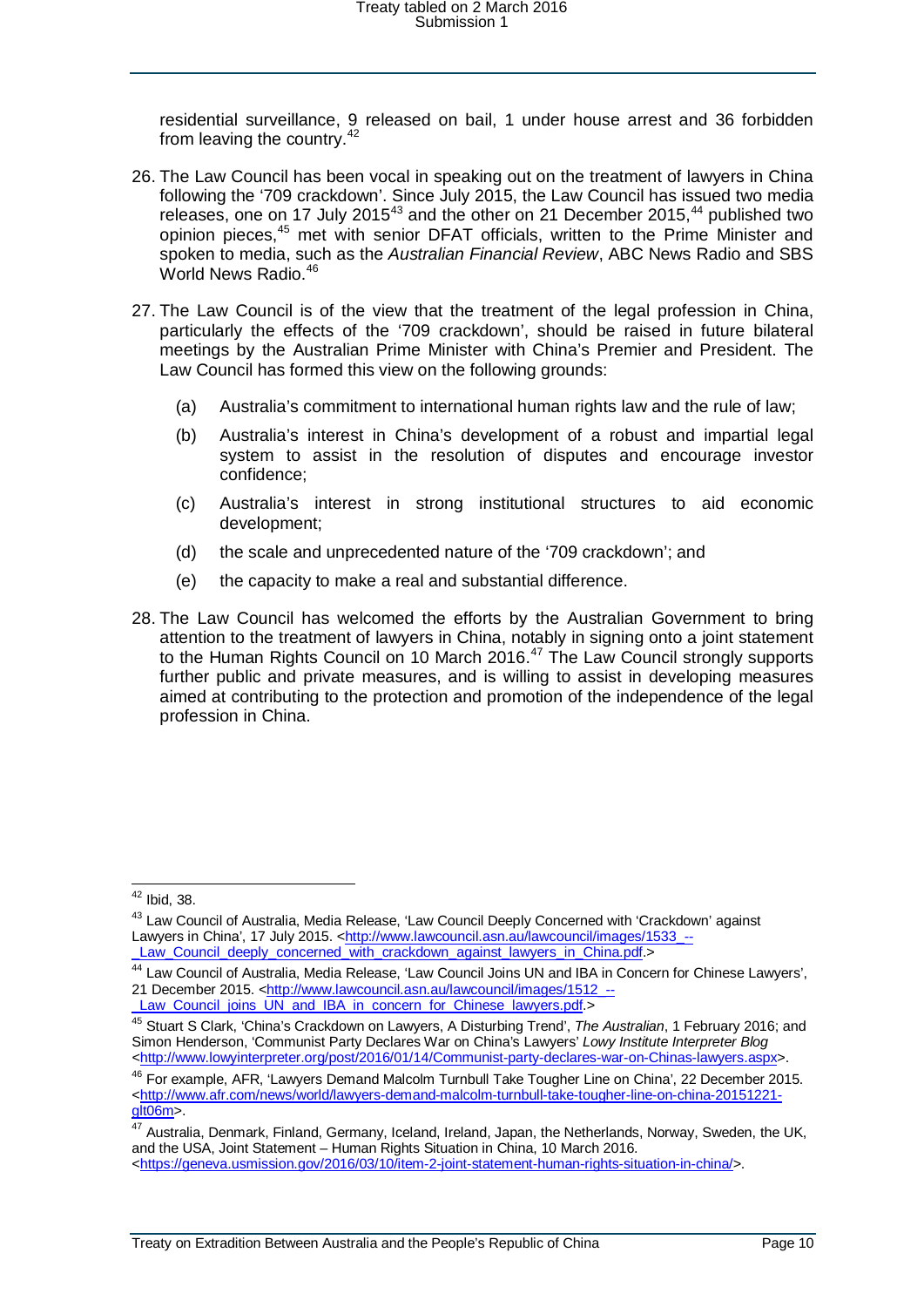**Recommendations:**

- **The Australian Prime Minister should raise concerns with the treatment of lawyers in China during the next bilateral meetings with China's Premier and President.**
- **The Australian Government should continue to use opportunities through bilateral and multilateral forums to raise concerns with the treatment of lawyers in China, including seeking those lawyers detained in the July 2015 crackdown to be released and their rights to access a lawyer are protected.**

### <span id="page-10-0"></span>Independent review

29. The Law Council notes that in 2011, the House of Representatives Standing Committee on Social Policy and Legal Affairs (the **Legal Affairs Committee**) recommended that:

*… within three years of its [Extradition and Mutual Assistance in Criminal Matters Legislation Amendment Bill 2011] enactment, the Attorney-General's Department conduct a review of the operations of the amendments contained in the Extradition and Mutual Assistance in Criminal Matters Legislation Amendment Bill 2011*. [48](#page-10-2)

30. It is unclear whether this review has occurred internally. In any event, given the gravity of what is at stake, an independent review of the operation of the amendments contained in the *Extradition and Mutual Assistance in Criminal Matters Legislation Amendment Act 2012* (Cth) and the EA more broadly should be conducted to ensure that Australia is acting consistently with the rule of law and international human rights obligations.

#### **Recommendation:**

• **An independent review should be conducted of the** *Extradition Act 1988* **(Cth) in consultation with relevant stakeholders to ensure that Australia is acting consistently with the rule of law and international human rights obligations.**

# <span id="page-10-1"></span>Right to a fair trial

31. The right to a fair trial is a 'central pillar of our criminal justice system', $49$  and a 'cardinal requirement of the rule of law'.<sup>[50](#page-10-4)</sup> It is a fundamental common law right which has some limited protection in the Australian Constitution in the concept of judicial power.<sup>[51](#page-10-5)</sup> The principle of legality also offers some protection to a person's right to a

<span id="page-10-2"></span> <sup>48</sup> House Standing Committee on Social Policy and Legal Affairs, Parliament of Australia, *Report into the Extradition and Mutual Assistance in Criminal Matters Legislation Amendment Bill 2011* (2011) 42, Recommendation 4.

<span id="page-10-3"></span><sup>49</sup> *Dietrich v The Queen* (1992) 177 CLR 292, 298 (Mason CJ and McHugh J).

<sup>50</sup> Tom Bingham, *The Rule of Law* (Penguin UK, 2011) ch 9.

<span id="page-10-5"></span><span id="page-10-4"></span><sup>51</sup> *Chu Kheng Lim v Minister for Immigration* (1992) 176 CLR 1, 27 (Brennan, Deane and Dawson JJ).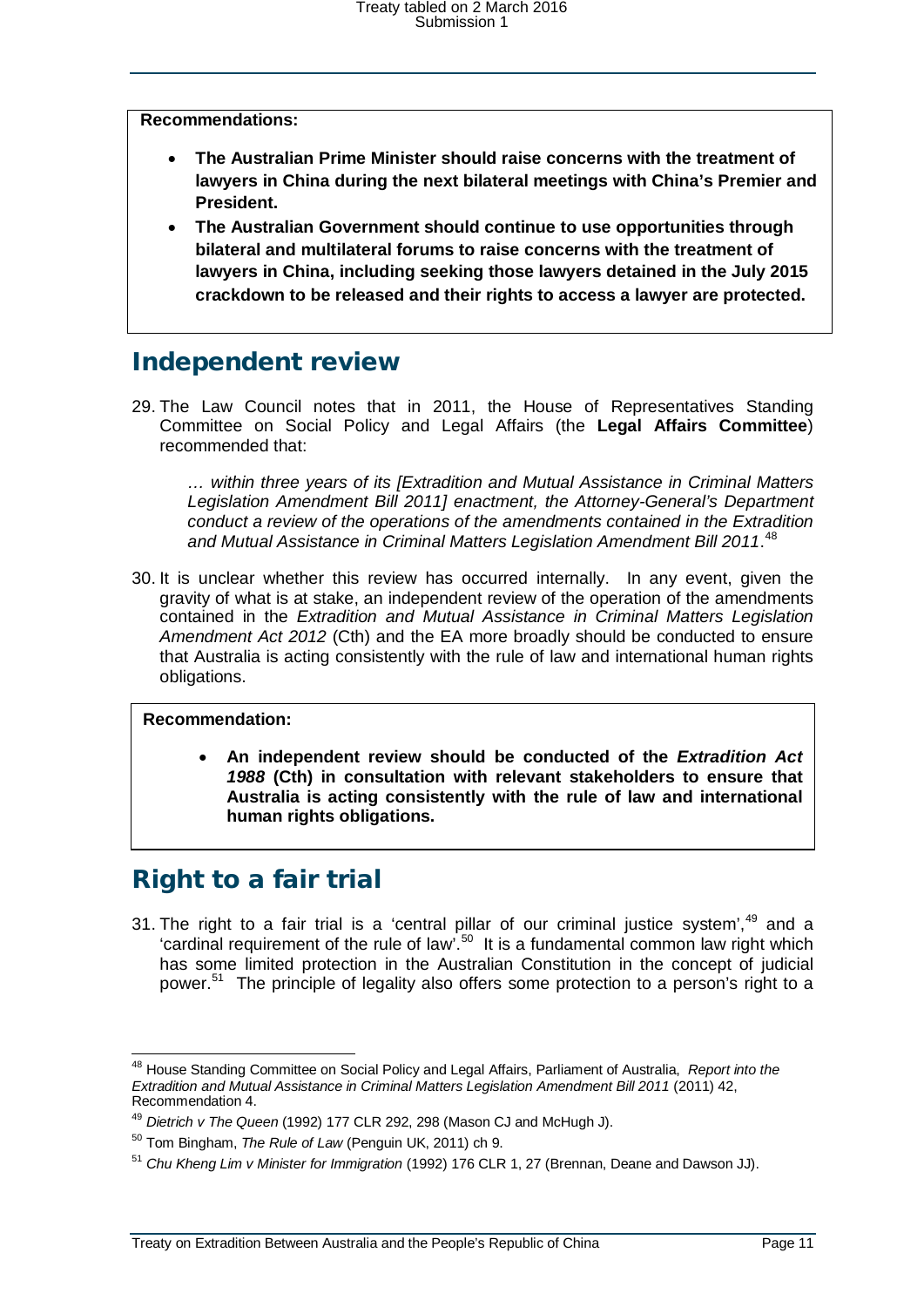fair trial.<sup>52</sup> Additionally, a person's right to a fair trial is guaranteed by article 14 of the ICCPR.

- 32. The Law Council, NSW Bar Association and Law Society of NSW are concerned that ratification of the Australia-China Extradition Treaty will be likely to expose a person extradited to denial of the right to a fair trial in China. The bases for that conclusion are that:
	- a) Numerous expert bodies, including the UN Committee Against Torture and the US State Department, have recently expressed strong concerns about the ability of China to provide a right to a fair trial for those charged with criminal offences or prevent the torture of prisoners;
	- b) The Australia-China Extradition Treaty omits a common safeguard in Australia's extradition treaties to ensure protection of an extradited person's right to a fair trial, namely the ability to refuse a request where extradition would be 'unjust or oppressive';
	- c) Under the proposed Treaty, Australia could not refuse to extradite a person to China on the grounds that he or she was unlikely to receive a fair trial;
	- d) Extradition of a person to China is likely to result in a breach of the extradited person's right to a fair trial contrary to Article 14 of the ICCPR;
	- e) China is not party to the ICCPR:<sup>[53](#page-11-2)</sup> and
	- f) The proposed Treaty does not require the provision of evidence to an Australian court or official in support of a request for extradition of the crime alleged to have been committed (the 'no evidence' ground).

#### <span id="page-11-0"></span>**Safeguards in the Treaty**

- 33. The terms of the Treaty are summarised in the National Interest Analysis [2016] ATNIA 6, prepared by the Commonwealth Attorney-General's Department.
- 34. The Treaty provides a number of safeguards for those being extradited, common to bilateral extradition treaties, such as the exclusion of extradition for political and military offence exceptions (Article 3), 'double criminality' (Article 1) and 'speciality' (Article 4). For example, Article 1 provides that extraditable offences are those which are 'punishable under the laws of both Parties existing at the time of the request for a period of one year or more' (double criminality). Where a person is liable to be extradited for an extraditable offence and there are other non-extraditable offences charged then, depending on Australian law, extradition may be granted with respect to those additional offences (speciality, Article 4).
- 35. Where the person is sought for an offence which carries the death penalty then, under the Treaty, extradition may be refused unless the Requesting Party undertakes that the death penalty will not be imposed or, if imposed, will not be carried out (Article 3(f)). Where there are 'substantial grounds for believing' the person 'will be subjected to torture or other cruel, inhuman or humiliating treatment or punishment', extradition may also be refused (Article 3(g)). Where there are substantial grounds for believing that the request for extradition has been made for the purpose of prosecuting a person

 <sup>52</sup> *Malika Holdings Pty Ltd v Stretton* (2001) 204 CLR 290, 28 (McHugh J).

<span id="page-11-2"></span><span id="page-11-1"></span><sup>53</sup> China signed the ICCPR on 5 October 1998, but has yet to ratify the Covenant.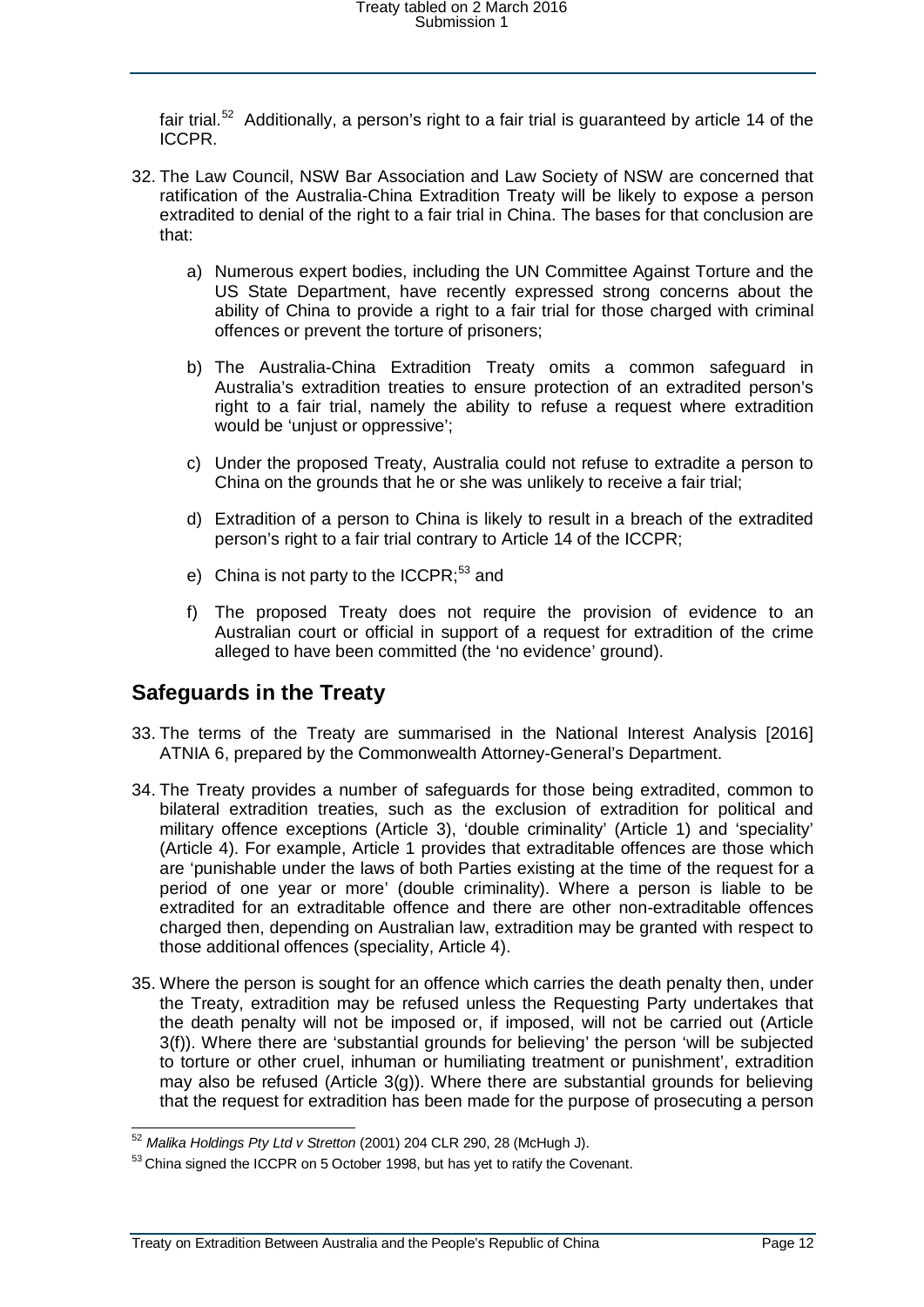on the ground of race, sex, language, religion, political opinion or personal status, or the person's 'position of judicial proceedings' may be prejudiced, then extradition may also be refused (Article 3(b)).

- 36. Article 4 also provides each contracting party with the discretion to refuse extradition on certain grounds which include where the party has decided to prosecute the person for the offence with respect to which extradition is sought or contemplates so doing (Article 4 (a), (b)).
- 37. In addition, both contracting parties have a discretion to refuse extradition where:

*(c) the Requested Party, while taking into account seriousness of the offence and the interests of the Requesting Party, consider that the extradition would be incompatible with humanitarian considerations in view of that person's age, health or other personal circumstances.*

- 38. This is a departure from recent Australian extradition treaty practice because the words 'unjust or oppressive' have been omitted from the discretionary basis for refusal of an extradition request. Some examples will assist.
- 39. The equivalent provision in Article 9(2)(b) of the Australia and Indonesia Extradition Treaty 2004, for example, allows for a discretionary refusal:

*… where the Requested State, while also taking into account the nature of the offence and the interests of the Requesting State, considers that, in the circumstances of the case, including the age, health or other personal circumstances of the person whose extradition is requested, the extradition of that person would be unjust, oppressive or incompatible with humanitarian considerations. (emphasis added)*

40. Similarly in the Australia and the State of the United Arab Emirates Extradition Treaty of 2007, Article 4(2)(g) allows for refusal of extradition,

*… if the Requested State considers the extradition of the person unjust, oppressive, or incompatible with humanitarian concerns in view of the age, health or other personal circumstances of the person. (emphasis added)*

41. By not including the words 'unjust and oppressive' in Article 4 of the Australia-China Extradition Treaty, Australia has denied itself the ability to refuse an extradition request on those grounds. This is particularly important in light of the widespread concerns about the ability of China to provide a fair trial to a person facing a criminal charge in China.

#### <span id="page-12-0"></span>**The right to a fair trial and the Extradition Act**

42. The EA provides for a multi-stage decision making process. Before surrender the person will have been the subject of: a provisional arrest warrant issued by a magistrate; remand following arrest; an extradition request from the requesting state; a determination by a magistrate as to whether the person is eligible for extradition including whether he or she has an 'extradition objection'; and, if eligible, a warrant from the magistrate ordering commitment to prison awaiting surrender or release as determined by the Attorney-General. The process culminates in the Attorney-General (or relevant Minister) determining whether the person is to be surrendered under section 22(2).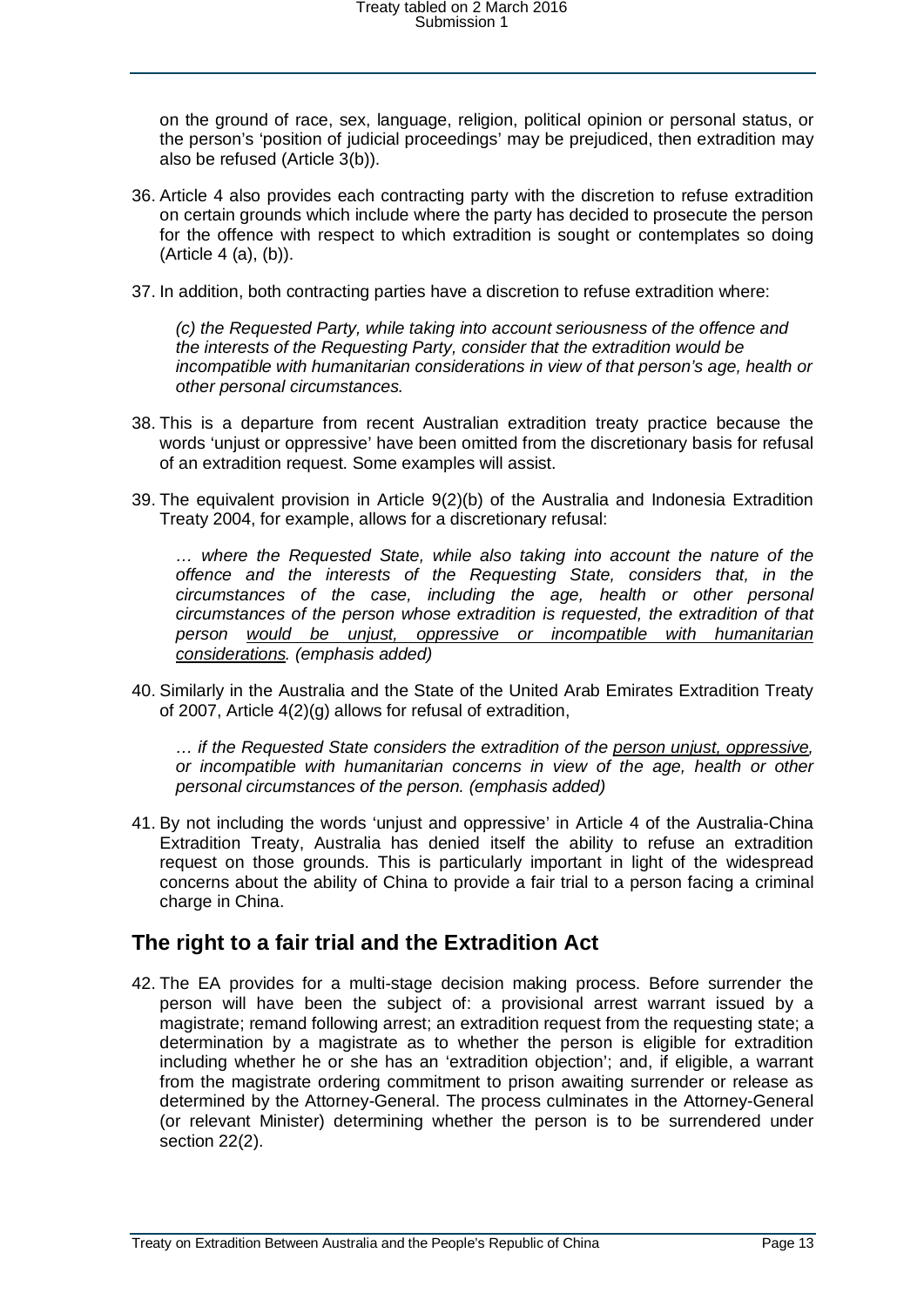- 43. Subsection 22(3) sets out the circumstances in which a person may be surrendered under subsection 22(2). Paragraph 22(3)(e) requires the Attorney-General to exercise his or her power to surrender in accordance with any treaty where such treaty is specified in the regulations and is 'subject to such limitations, conditions, exceptions or qualifications as are necessary to give effect to a bilateral extradition treaty'.[54](#page-13-0)
- 44. In the recent decision of *Commonwealth Minister for Justice v Adamas[55](#page-13-1)* the High Court considered the Attorney-General's exercise of his surrender power under subsection 22(2) of the EA and the effect of Article 9(2)(b) of the Australia-Indonesia Extradition Treaty which allows for refusal of extradition on the grounds it would be 'unjust, oppressive or incompatible with humanitarian considerations'. The Court found that in exercising his power the Attorney-General 'must be satisfied that' extradition would not be 'unjust, oppressive or incompatible with humanitarian considerations'.<sup>[56](#page-13-2)</sup> The Court went on to say that it was appropriate to *take into account* Australian standards of what is a fair trial in coming to such a decision.<sup>[57](#page-13-3)</sup>
- 45. Accordingly, where the Treaty does not provide for a discretionary refusal on the ground that the extradition would be unjust or oppressive then subsection 22(2) would have no operation because the treaty does not provide a basis upon which the regulations could restrict the decision to surrender.
- 46. Paragraph 22(3)(f) of the EA allows the Attorney-General, in his or her discretion, to consider whether the person should be surrendered in relation to the extradition request. That broad discretion requires that the Attorney-General take into account such matters as Australia's compliance with its international law obligations. In the Full Court decision in *O'Connor v Adamas[58](#page-13-4)* Barker J accepted that the Attorney had an obligation to take into account Australia's obligation to protect human rights under the ICCPR including Article 14 (the right to a fair trial).<sup>[59](#page-13-5)</sup>
- 47. It was accepted by the Commonwealth in that case that Australia has a legal obligation of *non-refoulement* where there is a likely breach of Articles 6 (right to life) or 7 (freedom from torture) with respect to the implementation of the death penalty and torture.<sup>[60](#page-13-6)</sup> However, Barker J accepted the Minister's submission that the case law did not unequivocally state that extradition, where there was likely to be a breach of the right to a fair trial in the requesting state, was itself a breach of the ICCPR by the requested state.<sup>[61](#page-13-7)</sup> His Honour found it was sufficient that the Minister had taken into account Australia's international obligations.<sup>[62](#page-13-8)</sup> The matter was not taken up on the appeal to the High Court.
- 48. The decisions in *Adamas* indicate the weakness of the safeguards in the EA to protect a person whose right to a fair trial is threatened by extradition. The position adopted by the Commonwealth in *Adamas* is that Article 14 of the ICCPR does not, as a matter of international law, stop Australia from extraditing a person to a state where it is likely his or her right to a fair trial will be denied.

<span id="page-13-0"></span> <sup>54</sup> *Extradition Act 1988* (Cth) s11.

<span id="page-13-1"></span><sup>&</sup>lt;sup>55</sup> *Commonwealth Minister for Justice v Adamas*<sup>55</sup> [2013] HCA 59, (2013) 304 ALR, 305.<br><sup>56</sup> *Commonwealth Minister for Justice v Adamas* [2013] HCA 59, (2013) 304 ALR 305, 30.

<span id="page-13-3"></span><span id="page-13-2"></span><sup>57</sup> Ibid, 37.

<span id="page-13-4"></span><sup>58</sup> *O'Connor v Adamas* [2013] FCAFC 14, (2013) 210 FCR 364. <sup>59</sup> Ibid, 476 – 477.

<span id="page-13-7"></span><span id="page-13-6"></span><span id="page-13-5"></span><sup>&</sup>lt;sup>60</sup> Ibid, 464.<br><sup>61</sup> Ibid, 476. However, this conclusion is questionable – see discussion of the decision of *Kindler v Canada* below.

<span id="page-13-8"></span><sup>62</sup> *O'Connor v Adamas* [2013] FCAFC 14, (2013) 210 FCR 364, 478.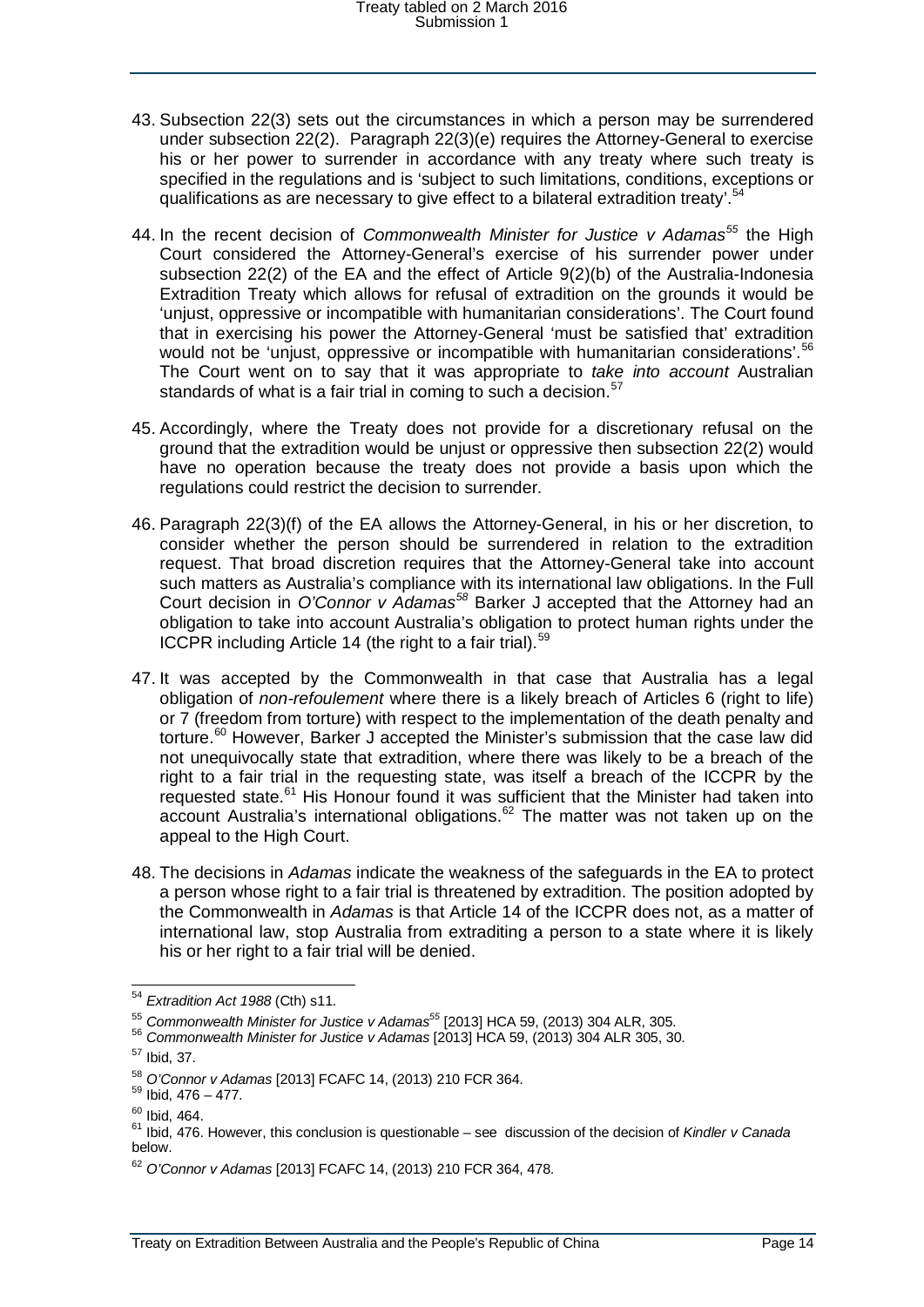### <span id="page-14-0"></span>**Australia's obligations under Article 14 of the ICCPR**

- 49. In *Adamas* Barker J did not have to determine whether Australia had breached Article 14 of the ICCPR, he had to consider whether Australia's international obligations had been considered – a considerably weaker test. Two international human rights cases establish that the better view of Australia's international obligation under Article 14 of the ICCPR is that it would be a breach of the Covenant if a person was to extradited where there was a real risk that his or her rights under the Covenant would be violated: in the Human Rights Committee decision in *Kindler v Canada* (470/91) and in the European Court of Human Rights decision in *Soering v UK* (1989) 11 EHRR 439.
- 50. In *Kindler v Canada* the Human Rights Committee stated:

*If a State party extradites a person within its jurisdiction in circumstances such that as a result there is a real risk that his or her rights under the Covenant will be violated in another jurisdiction, the State party itself may be in violation of the Covenant.[63](#page-14-1)*

51. Earlier the European Court of Human Rights in *Soering v UK* had considered the likely violation of the extradited person's right to a fair trial in the light of a person facing the death penalty in the requesting state and held:

*The right to a fair trial in criminal proceedings, as embodied in Article 6 [of the European Convention Human Rights], holds a prominent place in a democratic society... The Court does not exclude that an issue might exceptionally be raised under Article 6 by an extradition decision in circumstances where the fugitive has suffered or risks suffering a flagrant denial of a fair trial in the requesting country. However, the facts of the present case do not disclose such a risk.[64](#page-14-2)*

- 52. Accordingly, in a given case where extradition is granted by Australia and there is a 'real risk' that the person's right to a fair trial under Article 14 of the ICCPR will be violated in China then Australia will be in violation of the Covenant.
- 53. The absence of provision in the Australia-China Extradition Treaty of a power to refuse extradition where the Attorney-General considers the extradition unjust or oppressive removes a vital (additional) protection for those likely to face trial in China.
- 54. Article 3(f) of *The United Nations Model Treaty on Extradition* also provides that if the person whose extradition is requested has not received or would not receive the minimum guarantees in criminal proceedings, as contained in article 14 of the ICCPR, then the extradition request must be refused.

#### **Recommendation:**

• **The Treaty should be amended to provide for a discretionary ground of refusal of an extradition request where the Attorney-General considers the extradition unjust or oppressive.**

 $63$  Human Rights Committee, Views: Communication No. 470/1991, 48<sup>th</sup> sess, UN Doc

<span id="page-14-1"></span>CCPR/C/48/D/470/1991 (1993) [13.2] ('*Kindler v Canada*') [13.2].

<span id="page-14-2"></span><sup>64</sup> *Soering v UK* (1989) 11 EHRR 439.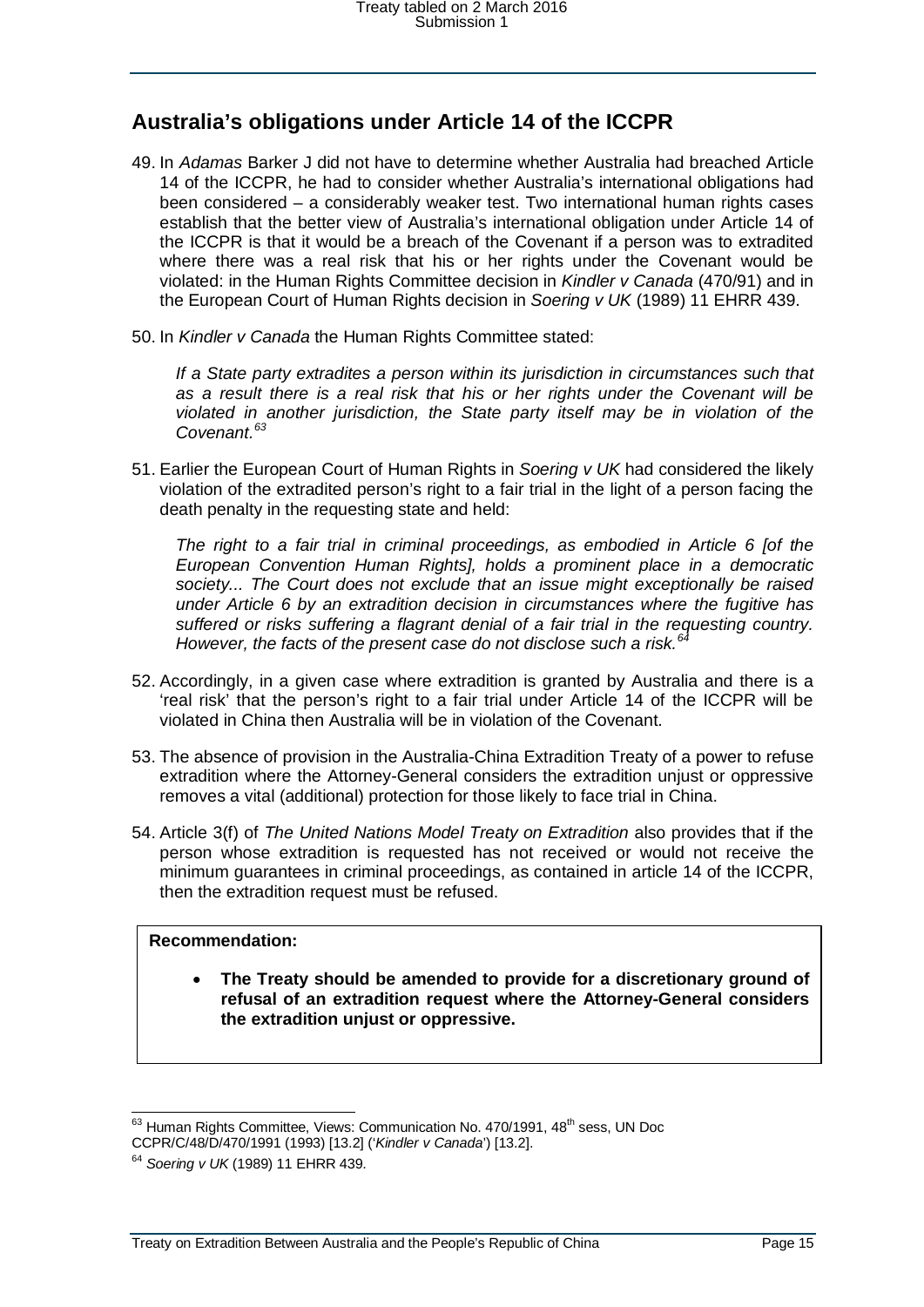## <span id="page-15-0"></span>Appropriate evidential standard

- 55. Currently Australia has a 'no evidence' model for extradition and the Treaty would adopt this standard. This reflects a policy position that extradition is an administrative rather than a criminal process, which determines whether a person is to be surrendered to face justice in the Requesting Party.<sup>[65](#page-15-1)</sup>
- 56. This Committee has previously analysed in detail the appropriate evidentiary standard that should apply for Australia's extradition regime. The Committee's own Recommendation 1 of its August 2001 report entitled 'Report 40: Extradition – a review of Australia's law and policy' was as follows:

*While acknowledging the practical difficulties associated with changing the basis of Australia's extradition arrangements, we do not favour the continuation of the default 'no evidence' model in relation to requests for extradition from Australia.*

57. The Committee noted:

*We are inclined to the view that elements of the Canadian 'record of the case' approach and the US 'probable cause' approach are preferable to the 'no evidence' model, in that they provide the courts with a greater opportunity to assess whether any substantial evidence has been gathered against the accused person. That in turn must help in deciding whether it is in the interests of justice that the person should be surrendered to face trial.*[66](#page-15-2)

- 58. While the Committee acknowledged that there may be some practical difficulty in terms of implementing the new standard, it did not believe that the problems are insurmountable, and that various means could be explored.<sup>[67](#page-15-3)</sup>
- 59. The Committee also made recommendations that the Attorney-General refer for inquiry and report by the Australian Law Reform Commission (**ALRC**) matters relating to the appropriate evidentiary standard for extradition requests to Australia, including the merits and consequences of the Canadian 'record of the case' model $^{68}$  $^{68}$  $^{68}$  and the American 'probable cause' model.<sup>69</sup> No such referral has occurred to the ALRC or another independent body. The Government response to the Committee's Inquiry into Australia's Extradition Law and Policy did not accept the recommendation to refer this matter, noting:

 <sup>65</sup> Attorney-General's Department (Cth) *[National Interest Analysis](https://www.google.com.au/url?sa=t&rct=j&q=&esrc=s&source=web&cd=2&ved=0ahUKEwjd69e1x9DLAhXj5KYKHWb2BckQFggiMAE&url=http%3A%2F%2Fwww.aph.gov.au%2F~%2Fmedia%2F02%2520Parliamentary%2520Business%2F24%2520Committees%2F244%2520Joint%2520Committees%2FJSCT%2F2016%2F2Mar2016%2F2016%2520ATNIA%25206%2520-%2520FINAL%2520NIA%2520for%2520China-Extradition%2520Treaty.pdf%3Fla%3Den&usg=AFQjCNFK1gr9JLFoowCp_Ajrt2rPsbiN6Q&sig2=u4JIFIMBMXmAW422PeSKNQ&cad=rja)* [2016] ATNIA 6 [12].

<span id="page-15-2"></span><span id="page-15-1"></span><sup>66</sup> Joint Standing Committee on Treaties, Parliament of Australia, *Report 40 - Extradition A Review of Australia's Law and Policy* (2001) 43.

<span id="page-15-3"></span> $67$  Ibid, 46.

<span id="page-15-4"></span><sup>&</sup>lt;sup>68</sup> Under this model the requesting country would provide a certified "record of the case", in which a judicial or prosecuting authority of the requesting country attests to a summary of the available evidence and certifies that the evidence is available for trial and is either sufficient to justify prosecution, or at least was legally obtained according to the law of that country: Joint Standing Committee on Treaties, Parliament of Australia, *Report 40 - Extradition A Review of Australia's Law and Policy* (2001) 37.

<span id="page-15-5"></span><sup>&</sup>lt;sup>69</sup> This test has been summarised as one which requires reasonable grounds to believe the person is guilty: Joint Standing Committee on Treaties, Parliament of Australia, *Report 40 - Extradition A Review of Australia's Law and Policy* (2001) 39.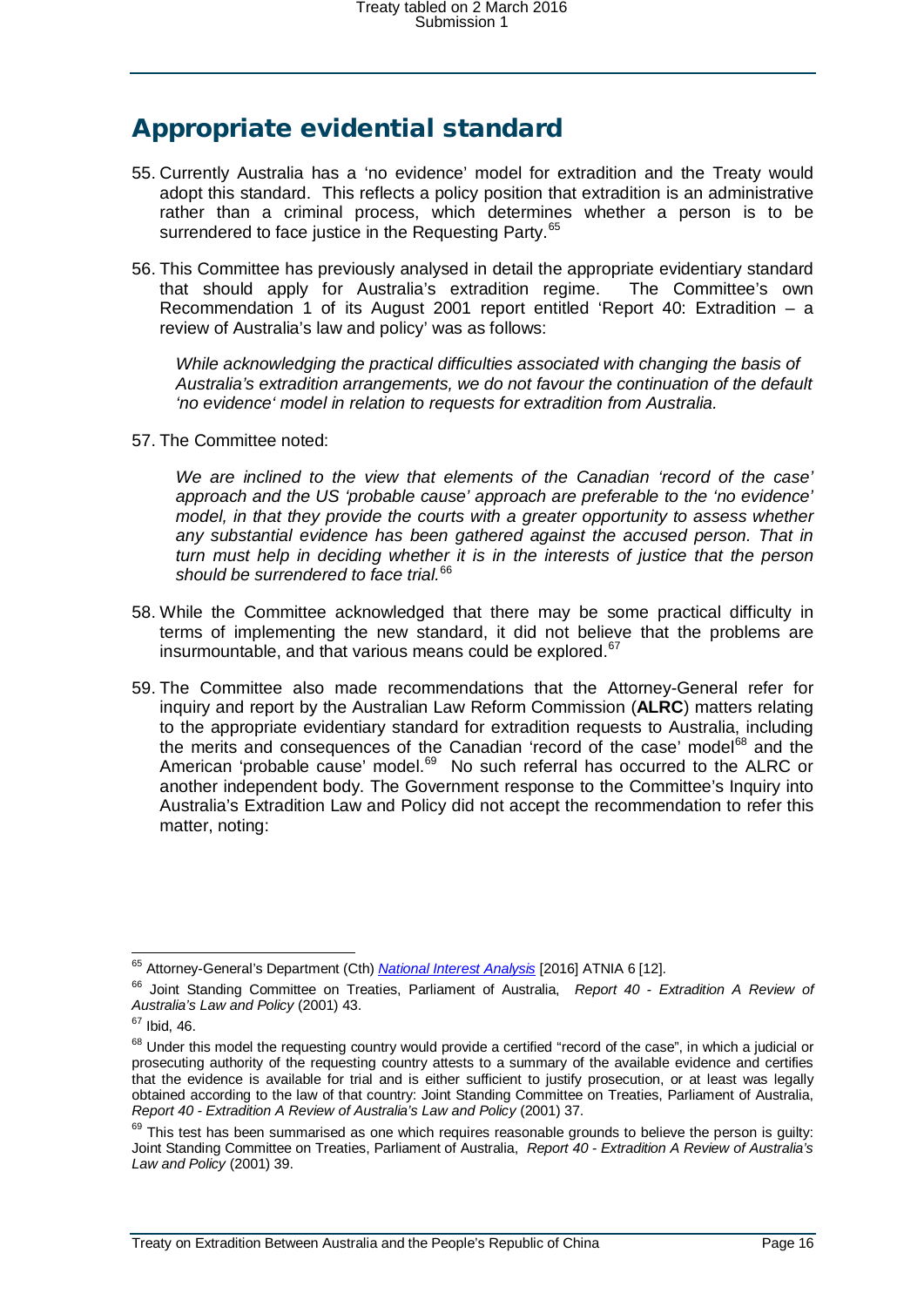*The evidentiary standard under which Australia conducts its extradition relations is a matter of policy, to be determined taking into account a wide range of considerations outside the legal sphere.[70](#page-16-0)*

- 60. The Law Council agrees with the previous assessment of the Committee in relation to the appropriate evidentiary standard.
- 61. The Treaty follows a relatively recent treaty practice of not requiring extraditing states to provide evidence of the crimes alleged against the person to be extradited (and no process of evaluating such evidence). The policy change arose during the mid-1980s and culminated in the enactment of the EA. Article 7 of the Treaty allows a requesting state to rely solely on a statement of each offence for which extradition is sought and the conduct said to comprise the alleged offence, the text of relevant provisions of law, a copy of the warrant of arrest or (where the person has been tried and convicted) the effective court judgment. The EA does not require the requesting state to provide any evidence in support of the offence for which extradition is sought.
- 62. That practice broke with a longstanding approach to extradition which required the provision and consideration of such evidence, particularly with respect to States where the rule of law was in question and fair trial could not be guaranteed.
- 63. During the Committee's 2001 inquiry there was ample evidence before it that the introduction of the 'no evidence' rule was 'a step too far', especially with respect to extraditing States where there are substantial concerns about individual human rights and the right to a fair trial.
- 64. The Committee records the following testimony from a former senior official with the Attorney-General's Department at the time of the change in policy:

*3.27 Dr David Chaikin was Senior Assistant Secretary of the International Branch in the Attorney-General's Department when the key policy changes were made in the mid 1980s. He made the following comments:*

*There was an error. I myself did not appreciate it back in 1985 or 1986 but, in my view, there was an error. We went too far. We wanted to enter into all these treaties. There was the extradition public relations fiasco of Trimbole. There was a whole series of reasons at that time why we went that course but, in my view, it was a mistake. It is going to be increasingly a more important mistake … We have put ourselves in a straitjacket with our model treaty, which we promulgate throughout the world as something that is good and beautiful.*

*3.28 Dr Chaikin's particular concern was that in the future it would be difficult for Australia to include more rigorous requirements in treaties with countries about which Australia may hold concern in regard to due process and other human rights protections. [71](#page-16-1)*

65. In addition, well known international lawyer Professor Ivan Shearer is recorded as giving this evidence to Committee:

<span id="page-16-0"></span><sup>&</sup>lt;sup>70</sup> Commonwealth Government, 'Government Response to the Joint Standing Committee on Treaties Inquiry into Australia's Extradition Law and Policy' (17 May 2004) 2.

<span id="page-16-1"></span><sup>71</sup> Dr Chailkin: Joint Standing Committee on Treaties, Parliament of Australia, *Report 40 - Extradition A Review of Australia's Law and Policy* (2001) 29 [3.26].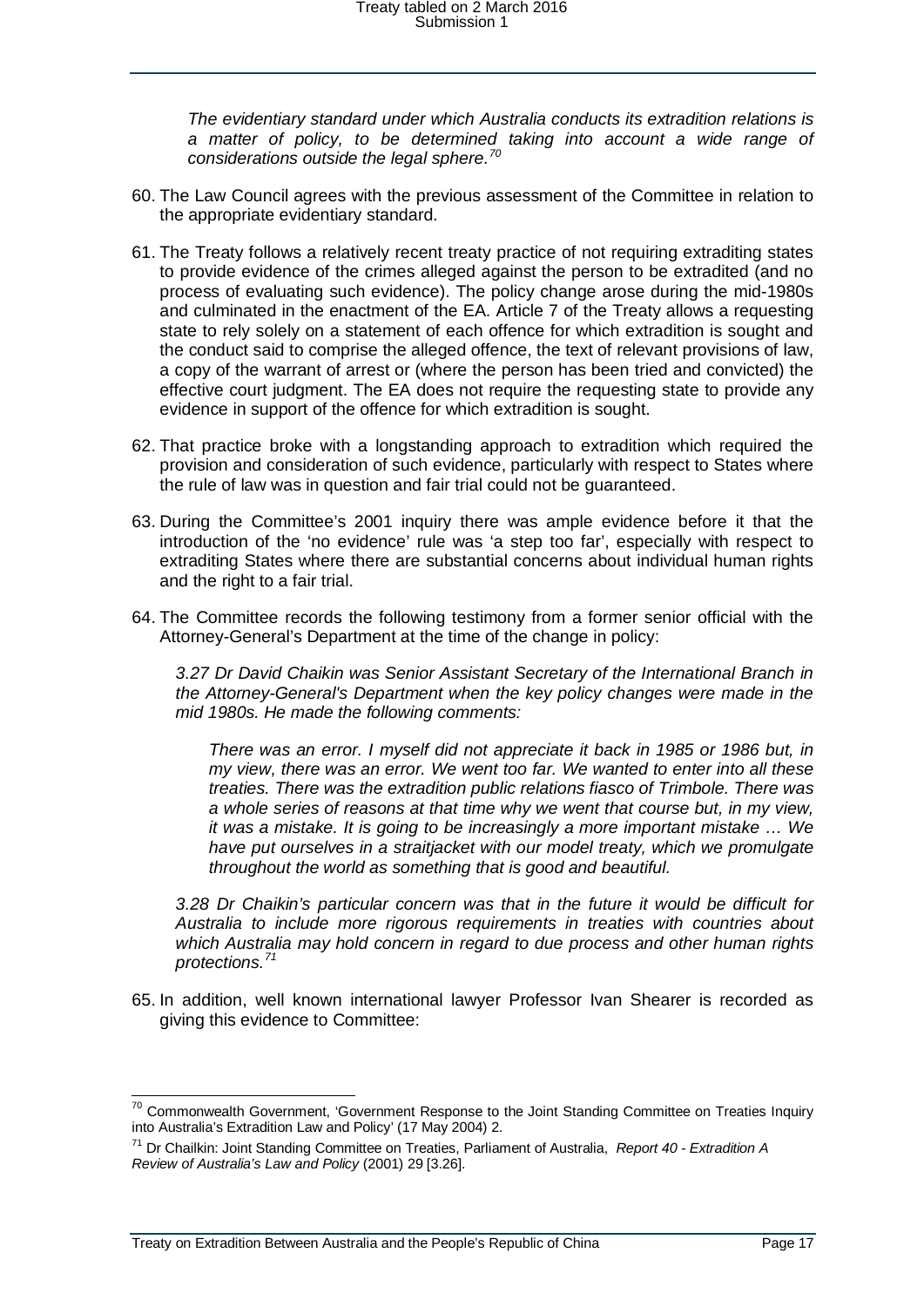*3.30 Professor Shearer disagreed with the Department's justification that Australia only signs treaties with those countries in whose criminal justice systems it has sufficient confidence. He pointed out that conditions can suddenly deteriorate through a coup or emergency situation, or that there may be 'a steady erosion of the rule of law such as in Zimbabwe'.[72](#page-17-0)*

66. The Committee also quoted, at [3.31], from the Federal Court's decision in *Cabal v United Mexican States[73](#page-17-1)*:

*[279] Australia has extradition treaties with many countries. A number of these countries have legal systems very different from our own. Some of them would not*  be regarded as affording those charged with serious criminal offences anything *approximating what we would consider a fair trial. They appear to have little regard for the importance of an independent judiciary and the rule of law. Some are reputed to be governed by regimes which are thoroughly corrupt.*

- 67. It is also worth noting that the 'sufficient evidence test' or the 'prima facie evidence test' may still be applied in the operation of the EA where a treaty has specified such a test.<sup>[74](#page-17-2)</sup> The relevant treaty has to incorporate such a test in its terms for those provisions to apply and such a test is not in the Australia-China Extradition Treaty.
- 68. There is, of course, a reasonable argument that the 'no evidence' approach is appropriate for democracies where the rule of law is guaranteed. One can see the administrative attraction in such an approach where a requesting state such as New Zealand is seeking extradition of a person from Australia. However, where there are very substantial concerns about the rule of law and the ability of a State to afford those charged with a criminal offence a right to a fair trial then the adoption of the 'no evidence rule' is very likely to compromise the human rights of an extradited person. The adoption of the Australia-China Extradition Treaty is one such case and the evidence, set out above, is very substantial indeed.
- 69. Further, the current prohibition on leading evidence to contradict an allegation that the person has engaged in conduct constituting an extradition offence<sup>[75](#page-17-3)</sup> should not be applied in circumstances where a person seeks to lead the evidence to establish an extradition objection.

#### **Recommendations:**

- **An independent review should be conducted to determine the appropriate evidentiary standard for extradition requests to Australia in the terms previously recommended by the Joint Standing Committee on Treaties** *Report 40 Extradition: A Review of Australia's Law and Policy.*
- **The current prohibition on leading evidence to contradict an allegation that the person has engaged in conduct constituting an extradition offence1 should not be applied in circumstances where a person seeks to lead the evidence to establish an extradition objection.**

<span id="page-17-0"></span> <sup>72</sup> Professor Ivan Shearer: Joint Standing Committee on Treaties, Parliament of Australia, *Report 40 - Extradition A Review of Australia's Law and Policy* (2001) 30 [3.30].

<span id="page-17-1"></span><sup>&</sup>lt;sup>73</sup> Cabal v United Mexican States [2001] FCA 427.<br><sup>74</sup> *Extradition Act 1988* (Cth) s11(5), (6).

<span id="page-17-3"></span><span id="page-17-2"></span> $75$  Ibid, s9(5).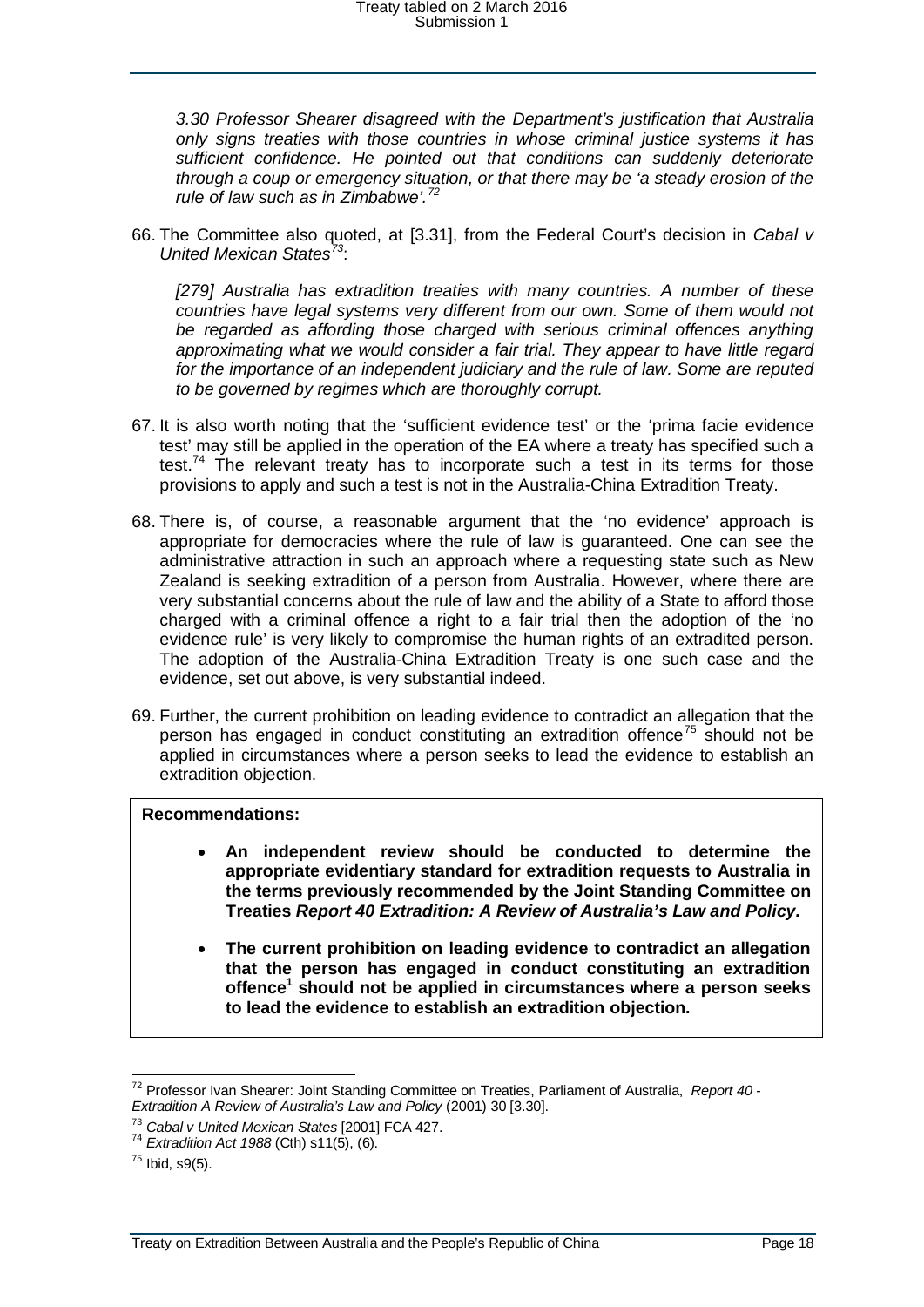# <span id="page-18-0"></span>Bail in extradition proceedings

- 70. Currently under the EA, a person may be remanded on bail during the early stages of the extradition process if special circumstances exist. Once a person is found eligible for surrender, either following a determination of eligibility by a magistrate or where the person consents to extradition, s/he must be committed to prison.
- 71. The current requirement that special circumstances must be established before a person remanded under the EA can be granted bail under subsection 15(6) should be repealed. The usual presumption in favour of bail should be restored as its reversal may undermine the presumption of innocence, as a key component of a fair trial.
- 72. This is consistent with the position adopted in Canada, the United Kingdom and New Zealand.[76](#page-18-1) The *Service and Execution of Process Act 1992* (Cth), which governs extradition between Australian jurisdictions also does not have a 'special circumstances' requirement.
- 73. The current provisions can have an unnecessarily harsh effect, particularly given the time (sometimes years) it can take to complete all extradition processes. This concern may be magnified in the case of extradition requests from China where it is more likely that extradition objections will exist, but that these matters are only looked at towards the end of the process. This means that people who would not be ultimately found eligible for extradition may be held in custody for long periods of time before this basic element of eligibility is actually tested.
- 74. The Explanatory Memorandum which accompanied the Extradition Bill 1987 sought to justify the 'special circumstances' requirement in subsection 15(6) as follows:

*Subclause (6) provides that a person shall not be granted bail unless there are special circumstances. Such a provision is considered necessary because experience has shown that there is a very high risk of persons sought for extraditable offences absconding. In many cases the person is in Australia to avoid arrest in the country where he is alleged to have committed the offence, i.e. the person left the jurisdiction to avoid justice.[77](#page-18-2)*

- 75. The risk of flight is a matter that the court would already routinely consider when determining whether to grant bail. Evidence that a person had fled a jurisdiction and sought to hide in Australia would no doubt be persuasive in the determination of a bail application.
- 76. On that basis, there is no reason that the flight risk posed by a person subject to an extradition request requires a reversal of the presumption in favour of bail.
- 77. Moreover, many people who are subject to extradition requests are Australian citizens and permanent residents. They are in Australia, not to avoid justice, but because Australia is their usual place of abode. They may have strong ties to the community and limited means or desire to leave Australia. Nonetheless, such people are likely to be remanded in custody throughout the extradition process because of the operation of an inflexible rule based on a generalisation about the type of people who are ordinarily subject to extradition proceedings.

 <sup>76</sup> *Extradition Act 2003* (UK), s198; *Extradition Act 1999* (Canada), s18; *Extradition Act 1999* (NZ), ss23, 26.

<span id="page-18-2"></span><span id="page-18-1"></span><sup>77</sup> Explanatory Memorandum, Extradition Bill 1987, 18.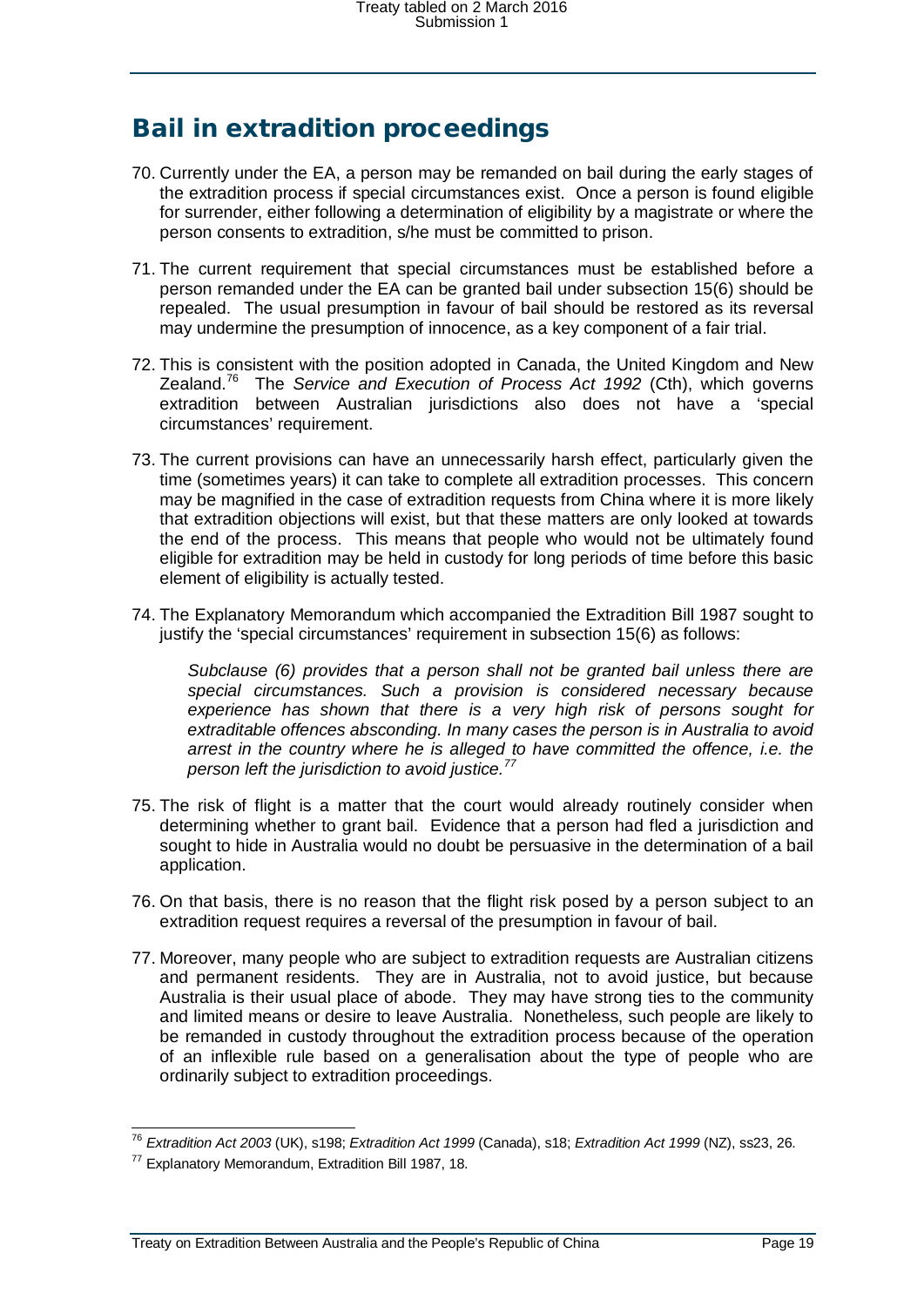- 78. The Court should not be constrained in its ability to reach a decision on bail which is appropriate in the circumstances of each individual case.
- 79. In this regard, the Legal Affairs Committee 'expressed its concern regarding the presumption against bail' and noted that the evidence provided by the Attorney-General's Department failed 'to provide adequate justification on this point'.<sup>[78](#page-19-1)</sup> The Legal Affairs Committee therefore recommended that:

…*the Australian Government give consideration to removing the presumption against bail which operates in the Extradition Act 1988 by allowing individuals to be granted bail only in special circumstances.[79](#page-19-2)*

#### **Recommendation:**

• **The current requirement that special circumstances must be established before a person remanded under the** *Extradition Act 1988* **(Cth) can be granted bail under subsection 15(6) should be repealed. The presumption in favour of bail should be restored.**

### <span id="page-19-0"></span>Waiver of extradition and consent

- 80. After being arrested, a person is able to elect between consent, waiver and contested hearing. The bail application occurs after this election.
- 81. The waiver of extradition or consent process under the  $EA^{80}$  $EA^{80}$  $EA^{80}$  may reduce the amount of time a person spends in custody, pending the conclusion of the formal extradition process. However, the Law Council remains concerned that a person may make a decision to waive extradition or consent when, if they do not waive their rights or consent:
	- they will be detained throughout the extradition process unless they can overcome the presumption against bail; and
	- the potential period of their detention will be unknown and may extend over several years, in part because the EA imposes few timeframes on Executive conduct/decision making.
- 82. These factors may be regarded as adding an element of duress to the decision making process and may impact on the voluntariness of a person's decision to waive their rights or consent to the extradition.
- 83. Further reforms are needed to ensure the integrity of a person's decision to waive extradition or consent, including removing the current presumption against bail and imposing statutory time limits on decisions made by the Executive under the Act.

<span id="page-19-1"></span> <sup>78</sup> House Standing Committee on Social Policy and Legal Affairs, Parliament of Australia, *Report into the Extradition and Mutual Assistance in Criminal Matters Legislation Amendment Bill 2011* (2011) 20.

<sup>79</sup> Ibid, Recommendation 2.

<span id="page-19-3"></span><span id="page-19-2"></span><sup>&</sup>lt;sup>80</sup> Under section 15A of the EA a person may elect to waive extradition at any time after the person is remanded under section 15, up until the magistrate advises the Attorney that the person has consented to extradition under section 18, or until the Magistrate makes a determination about eligibility for surrender under section 19 (subsection 15A(2)). If a person wishes to waive extradition, s/he must waive extradition with respect to all of the offences contained in the provisional arrest request or the extradition request – Explanatory Memorandum to the Extradition and Mutual Assistance in Criminal Matters Legislation Amendment Bill 2011, 18.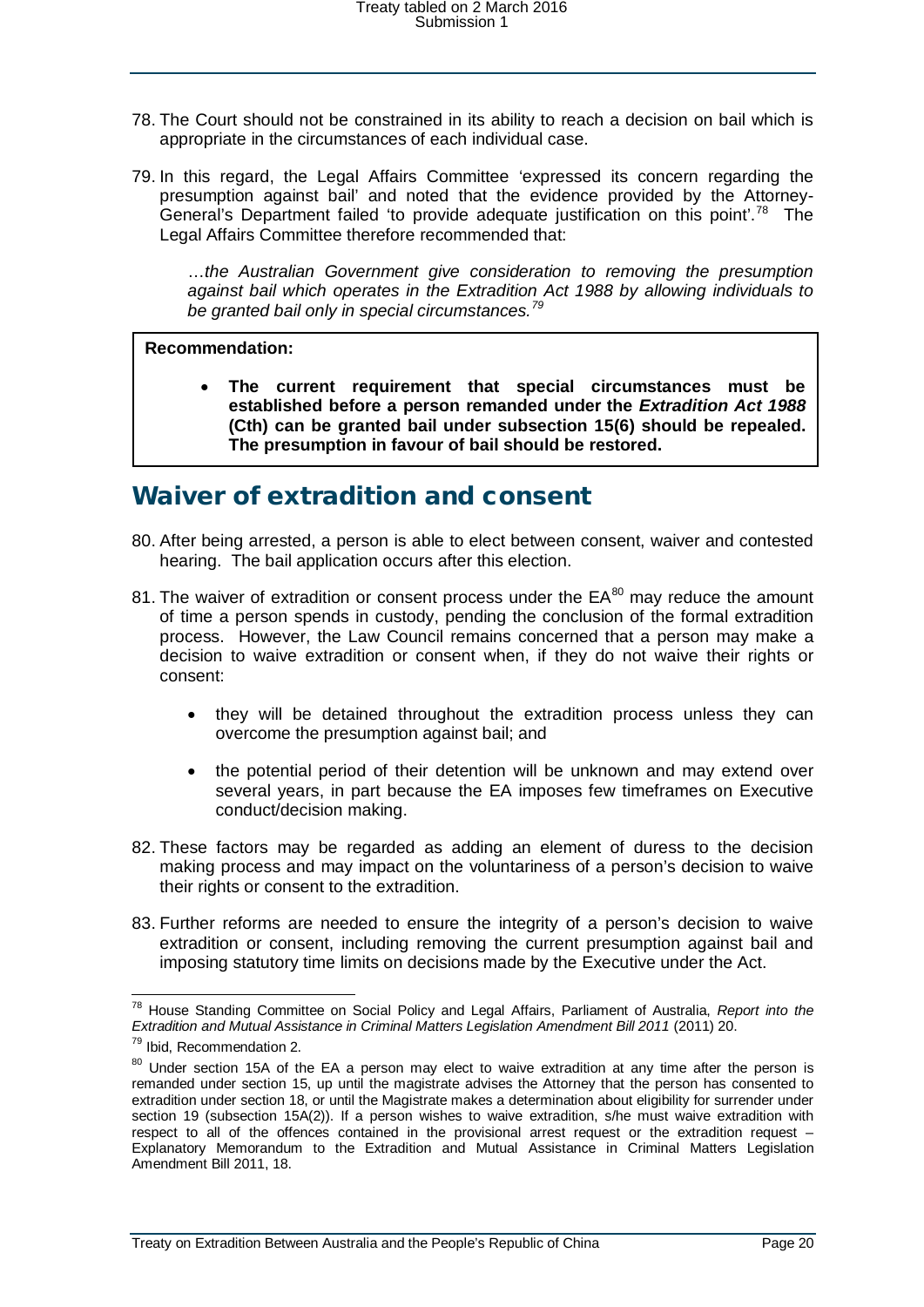84. Further, while there are obligations on a magistrate to inform the person of certain matters outlined in paragraph 15A(5)(b), there is value in ensuring that the person is not only informed, but fully understands the implications of his or her decision to waive extradition. While paragraphs 15A(5)(c) and (d) require a magistrate to inform a person of the consequences of their possible decision, there is no requirement that the magistrate is satisfied that the person understands the implications of the decision. This may be particularly important where language barriers or psychiatric or cognitive impairment are involved.

#### **Recommendations:**

- **Subject to the requirements of natural justice and procedural fairness, statutory time limits should be applied to actions undertaken by the Executive under the Act.**
- **There should be a requirement that the magistrate is satisfied that the person understands the implications of his or her decision to waive extradition.**

# <span id="page-20-0"></span>Early consideration of dual criminality and extradition objections

- 85. The Law Council remains concerned about the removal of the requirement for the Attorney-General to consider dual criminality and extradition objections from the section 16 stage of extradition proceedings by the *Extradition and Mutual Assistance in Criminal Matters Legislation Amendment Act 2012* (Cth).
- 86. Article 2 of the proposed Treaty provides that an 'extraditable offence' is an offence which, at the time the extradition request is made, is punishable under the laws of both countries by a maximum penalty of imprisonment of at least one year, or by a more severe penalty.
- 87. If the Attorney-General is not *required* by the EA to consider dual criminality or the possibility of an extradition objection prior to issuing a notice under section 16, then s/he may not, as a matter of course, be provided with detailed briefing and advice on these matters before exercising his or her discretion under section 16. The decision to issue a notice under section 16 may be a formality. The opportunity to dispose expeditiously and early with all or part of a questionable extradition request may be lost.
- 88. The Legal Affairs Committee also recognised the importance of early investigations:

*… the importance of the 'gatekeeper' function of section 16 should not be minimised. The Attorney-General's decision to exercise his or her discretion in issuing a section 16 notice is a serious one – and is reliant on the comprehensive gathering of information and consideration of relevant facts. The Committee notes the importance of ensuring that thorough investigations are always conducted and due consideration is given to every request to ensure that individuals are not unnecessarily detained as the result of a frivolous or unfounded extradition*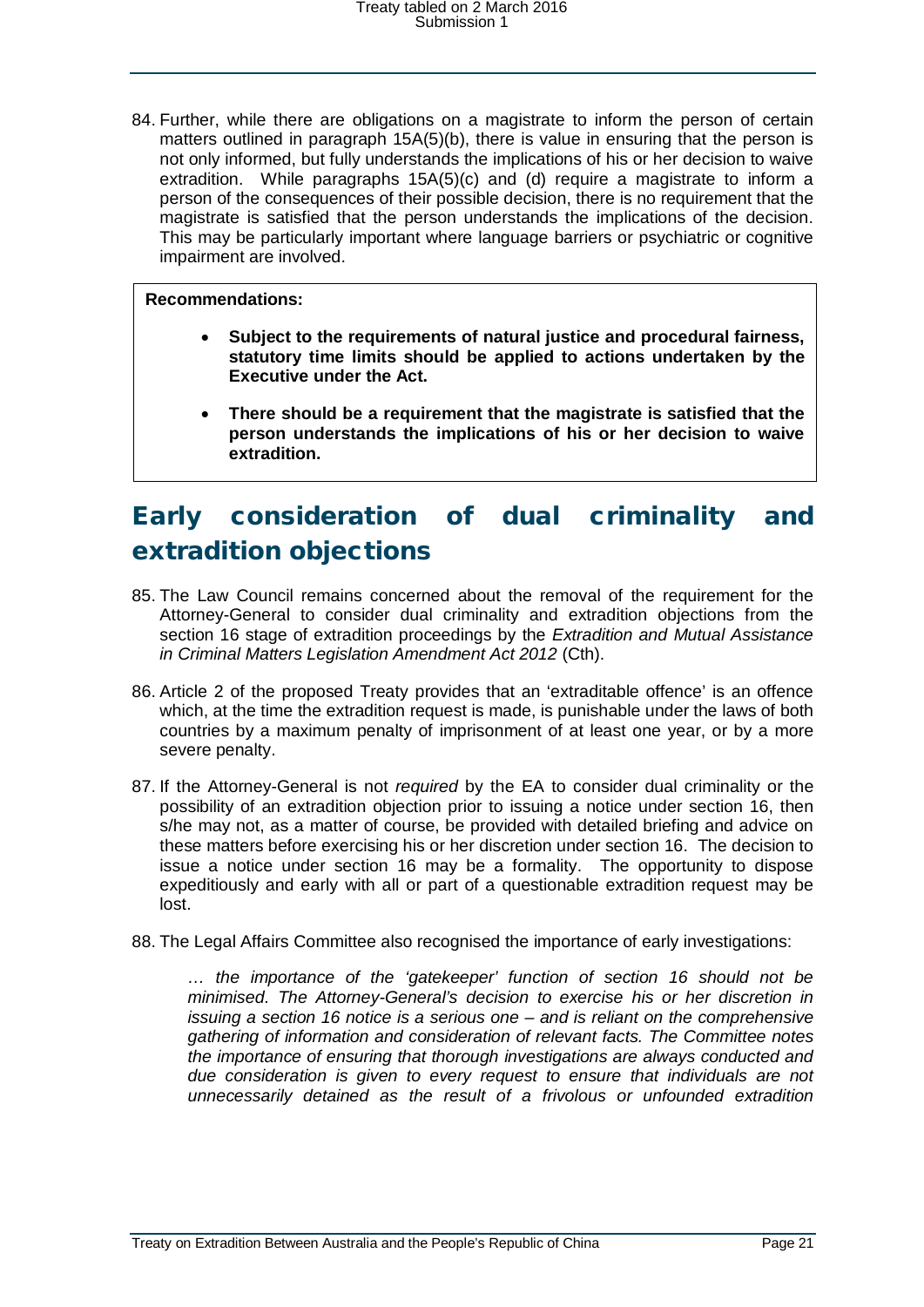*request, or where there is obviously an extradition objection in relation to the particular request.*[81](#page-21-1)

- 89. Further, reform of the EA needs to address a more substantive issue relating to dual criminality.
- 90. As presently applied, the principle of dual criminality only requires that the totality of the facts alleged against a person would constitute an offence in Australia. It is not necessary to establish that the facts *directly relied upon to establish the extradition offence* would on their own constitute an offence in Australia.
- 91. Under the approach adopted by the Federal Court in *Zoeller v Federal Republic of Germany, [82](#page-21-2)* where a person is charged with an offence that is not a crime in Australia, but, incidentally, the statement of conduct makes reference to acts or omissions that would constitute a crime in Australia, double criminality is likely to be established. That will be so even though that additional conduct will have no relevance to the actual offence charged following extradition.<sup>83</sup> That is the very outcome that the principle of double criminality was intended to avoid.<sup>[84](#page-21-4)</sup>
- 92. The Law Council acknowledges that it will often not be possible to get exact parity in the way different countries characterise and describe criminal conduct. Some foreign offences may not have a direct parallel in Australian law. One possible way around this may be to look for a less serious Australian offence that still carries at least a oneyear term of imprisonment penalty. Therefore, it is not desirable to be too prescriptive in terms of how closely related the overseas and Australian offences must be. Nonetheless, the facts *directly relied upon to establish the extradition offence* (rather than the totality of the facts alleged against a person) should constitute an offence in Australia.

#### **Recommendations:**

- **There should be obligation on the Attorney-General to satisfy him or herself that dual criminality is established and that no extradition objection exists before issuing a section 16 notice to a magistrate, and thus commencing the extradition process.**
- **Under the dual criminality principle, it should be necessary to establish that the facts** *directly relied upon to establish the extradition offence* **(rather than the totality of the facts alleged against a person) would constitute an offence in Australia.**

### <span id="page-21-0"></span>Political offences

93. The independent review should consider in more detail whether the definition of 'political offence' in section 5 of the EA is sufficient to exclude from extradition requests that are politically motivated.

<span id="page-21-4"></span> $84$  Ibid.

<span id="page-21-1"></span> <sup>81</sup> House Standing Committee on Social Policy and Legal Affairs, Parliament of Australia, *Report into the Extradition and Mutual Assistance in Criminal Matters Legislation Amendment Bill 2011* (2011) [2.35].

<span id="page-21-2"></span><sup>82</sup> *Zoeller v Federal Republic of Germany* (1989) 23 FCR 282.

<span id="page-21-3"></span><sup>83</sup> Professor Ned Aughterson on 5 September 2008 at the combined NSW Bar/Law Council "Federal Criminal Law Conference".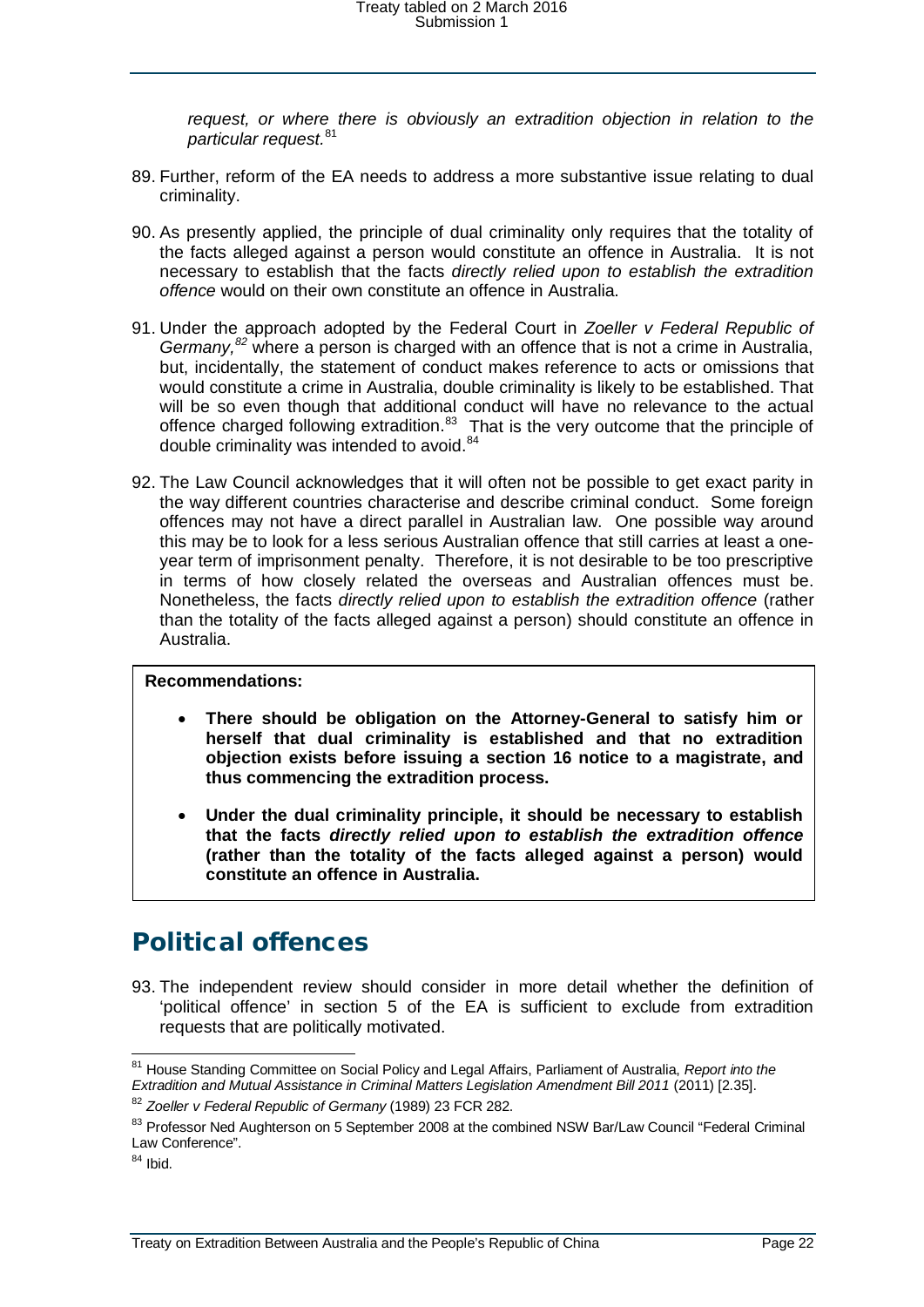- 94. Article 3(a) of the proposed Treaty specifies that extradition must be refused if the offence for which extradition is requested is a 'political offence'. A 'political offence' is defined in section 5 of the EA as an offence that is of a political character, whether because of the circumstances in which it is committed or otherwise, and whether or not there are competing political parties in the country.
- 95. A political offence does not include an act of violence against a person's life or liberty or certain offences as prescribed in the Regulations including those established under the *United Nations Convention against Corruption* or conduct referred to in terrorism conventions including the *International Convention for the Suppression of Terrorist Bombings*. Regulation 2B(3) of the EA Regulations defines a 'political offence' as not an offence constituted by taking or endangering, attempting to take or endanger, or participating in the taking or endangering of, the life of a person and the offence is committed in circumstances in which the conduct creates a collective danger, whether direct or indirect, to the lives of other persons.
- 96. Article 3 of the *United Nations Model Treaty on Extradition* provides extradition should not be granted if the offence for which the extradition is requested is regarded by the Requested Party as an offence of a political nature. 'Political nature' is not defined, although the footnote to Article 3(a) states that:

*Countries may wish to exclude certain conduct, e.g. acts of violence such as serious offences involving an act of violence against the life, physical integrity or liberty of a person, from the concept of a political offence*. [85](#page-22-0)

- 97. If section 5 of the EA is to include exclusion for acts of violence against life and liberty, it should refer to a 'serious offence' that involves an act of violence against a person's life or liberty. This would ensure that it better corresponds with the terms of the United Nations Model Treaty on Extradition. The 'serious offence' wording is not included in the Regulations. This may be because 'serous offence' is defined in other legislation such as the *Crimes Act 1914* (Cth). Nonetheless, it is possible for a 'serious offence' to be defined separately for the purposes of the EA.
- 98. However, serious consideration needs to be given as to whether acts of violence should automatically be excluded from the definition of 'political offence'. A potential difficulty with the current formulation of 'political offence' in section 5 and its exceptions is that a country may nonetheless be politically motivated to arrest and charge a person for a crime. This political motivation may be concerned with matters that affect the interests of a State but not necessarily the peace and public order of a country. The interests of a foreign State might not always match those of Australia's interests.
- 99. Statements from several High Court Justices have noted the potential for common crimes to be political if they are politically motivated.
- 100. The Federal Court case of *Santhirarajah v Attorney-General for the Commonwealth of Australia* [2012] FCA 940 considered the meaning of the term 'political offence' in the context of an application for extradition. After reviewing the major UK and Australian authorities on the meaning of the expression, North J noted that:

*… the courts have not found a defining characteristic or set of characteristics which identify those offences which are political offences. Rather, the courts have* 

<span id="page-22-0"></span> <sup>85</sup> UN General Assembly, *Model Treaty on Extradition : resolution / adopted by the General Assembly*, 14 December 1990, A/RES/45/116, Article 3(a) – emphasis added.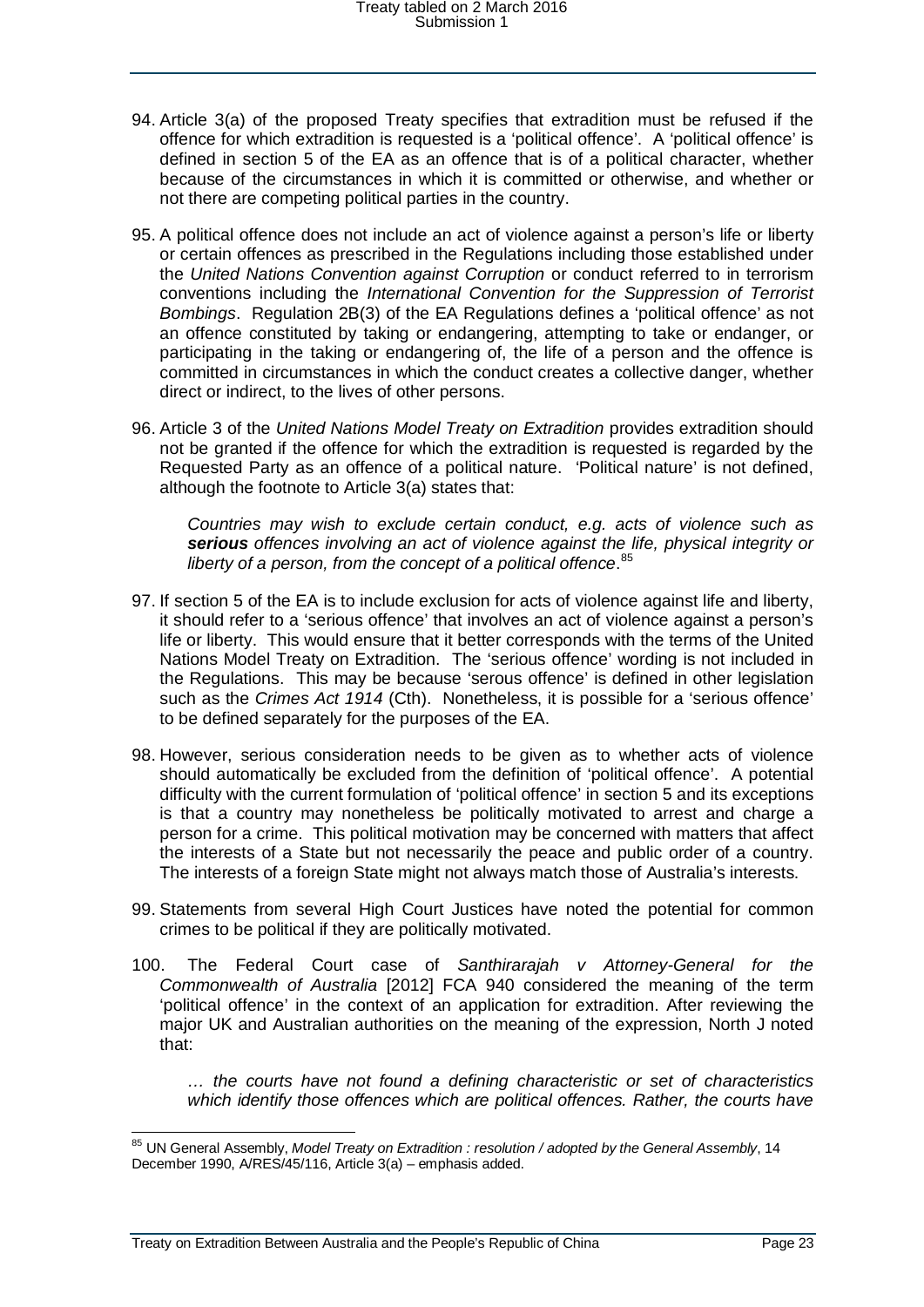*more or less instinctively responded to the facts of each case and assessed them*  within the particular historical circumstances in which the offences were *committed.*[86](#page-23-0)

101. Judge North also discussed the reasons behind the difficulty in determining an acceptable approach to the meaning of the expression, noting:

*… the tension between the ordinary meaning of the term and the unwanted results which such a meaning produces. Where violent acts such as indiscriminate mass killings of civilians are carried out as part of a political campaign, offences arising from that conduct would, in the ordinary usage of language, be described as political offences. But to afford offenders protection from extradition in those circumstances was an outcome too shocking for most judges to accept.*[87](#page-23-1)

102. Judge North also commented on the way legislation has expressly restricted the scope of the ordinary meaning of the term political offence, noting that:

*The fact that Parliament has expressed limitations on what amounts to a political offence recognises that the ordinary meaning of that term covers a range of conduct which today is viewed as inappropriate for exclusion from the process of extradition.*[88](#page-23-2)

- 103. However, a question arises as to the adequacy of the current definition when common crimes can sometimes be pursued for substantially a political purpose.
- 104. The Law Council is also concerned that there is a possible inappropriate delegation of legislative power. The definition of 'political offence' in section 5 permits the Minister a broad power to exclude certain conduct from the definition of 'political offence' by way of regulation. The justification for this was so that the extradition regime could be 'kept up-to-date with Australia's international obligations without requiring frequent amendments to the Extradition Act<sup>[89](#page-23-3)</sup>.
- 105. However, the rule of law requires that important matters are included in primary legislation rather than in regulations wherever possible.<sup>90</sup> There is insufficient guidance on what type of offences may be carved out of the definition. Further, it allows offences to be excluded from the definition not only for the purposes of a bilateral or multilateral treaty to which Australia is a party, but more generally. The Law Council is therefore concerned that the power is framed in terms which are broader than necessary. It notes that the Senate Standing Committee on the Scrutiny of Bills has also raised such concerns.<sup>[91](#page-23-5)</sup>

<span id="page-23-0"></span> <sup>86</sup> *Santhirarajah v Attorney-General for the Commonwealth of Australia* [2012] FCA 940 at [148].

<span id="page-23-1"></span> $87$  Ibid, at [244].

<span id="page-23-2"></span><sup>88</sup> Ibid, at [250].

<span id="page-23-3"></span><sup>&</sup>lt;sup>89</sup> Explanatory Statement , Extradition and Mutual Assistance in Criminal Matters Legislation Amendment Act 2012, 2.

<span id="page-23-4"></span><sup>90</sup> Standing Committee for the Scrutiny of Bills, Parliament of Australia, *Twelfth Report of 2011*, 12 October 2011, 502.

<span id="page-23-5"></span> $91$  Ibid.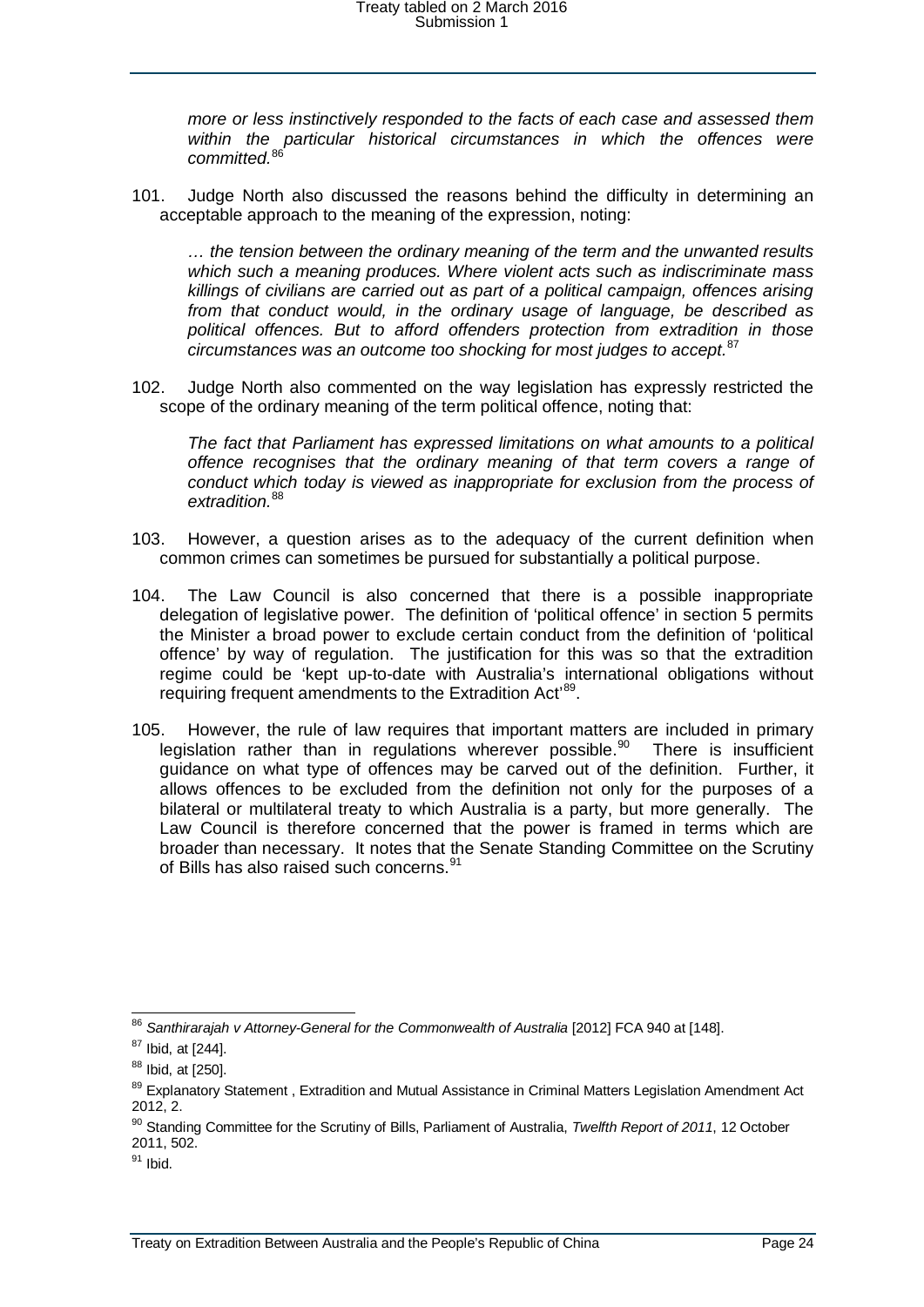**Recommendations:**

- **The independent review should examine the appropriateness of the current definition of 'political offence' to determine its adequacy.**
- **If section 5 of the Extradition Act is to exclude acts of violence against life and liberty, it should refer to a 'serious offence' that involves an act of violence against a person's life or liberty.**
- **If exceptions to the definition of 'political offence' are to be relegated to the regulations, then the Extradition Act should provide more precise guidance on what type of offences may be carved out of the definition.**
- **Section 5 should provide that an offence may be excluded from the definition only to the extent that it is required to be so excluded by a bilateral or multilateral treaty to which Australia is a party.**

# <span id="page-24-0"></span>Death Penalty

- 106. Article 3(g) includes an important ground of mandatory refusal of an extradition request where the offence for which extradition is requested carries the death penalty, and the Requesting Party has not provided an undertaking that the death penalty will not be imposed or, if imposed, will not be carried out. Similar protections exist in Article 3(g) for torture or other cruel, inhuman or humiliating treatment or punishment in the Requesting Party.
- 107. The Law Council and NSW Bar Association have not been able to locate identifiable data on the question of whether China has abided by undertakings with respect to imposition and implementation of the death penalty and torture as well as speciality obligations accepted willingly or under a treaty. It is respectfully suggested that such information be requested from the DFAT and from Australian diplomatic missions to fill this gap as it is absent from the National Interest Analysis provided.
- 108. The mandatory grounds of refusal seek to ensure that the Treaty will not facilitate convictions to the death penalty or executions being imposed. However, undertakings are not legally enforceable<sup>[92](#page-24-1)</sup> and there is no provision in the Treaty for the consequence of a State's non-compliance with an undertaking. Further, the dispute resolution provision of the Treaty in Article 22(2) is not one that provides for referral through legal mechanisms but through diplomatic channels. This may mean that in practice an undertaking is difficult to enforce.
- 109. In this context, the Law Council notes the case of Stern Hu where a dispute arose between China and Australia where Australian consular officials were denied access to parts of Stern Hu's trial. At the time, a Chinese Ministry of Foreign Affairs spokesperson is reported to have stated that 'We should not confound the consular agreement with sovereignty, especially judicial sovereignty… The decision of a closeddoor trial was made based on Chinese law'.[93](#page-24-2) Professor Donald Rothwell has stated of the case:

*This statement highlights China's particular position on the interpretation of international law. China has in recent years been promoting a fierce sovereignty-*

<span id="page-24-1"></span> <sup>92</sup> *McCrea v. Minister for Customs and Justice* (2005) 145 FCR 269.

<span id="page-24-2"></span><sup>93</sup> Donald Rothwell, 'Chinese Law is Australia's Business', *The Drum* (online) 29 November 2010

[<sup>&</sup>lt;http://www.abc.net.au/news/2010-11-29/another\\_australian\\_detained\\_in\\_china/41544>](http://www.abc.net.au/news/2010-11-29/another_australian_detained_in_china/41544).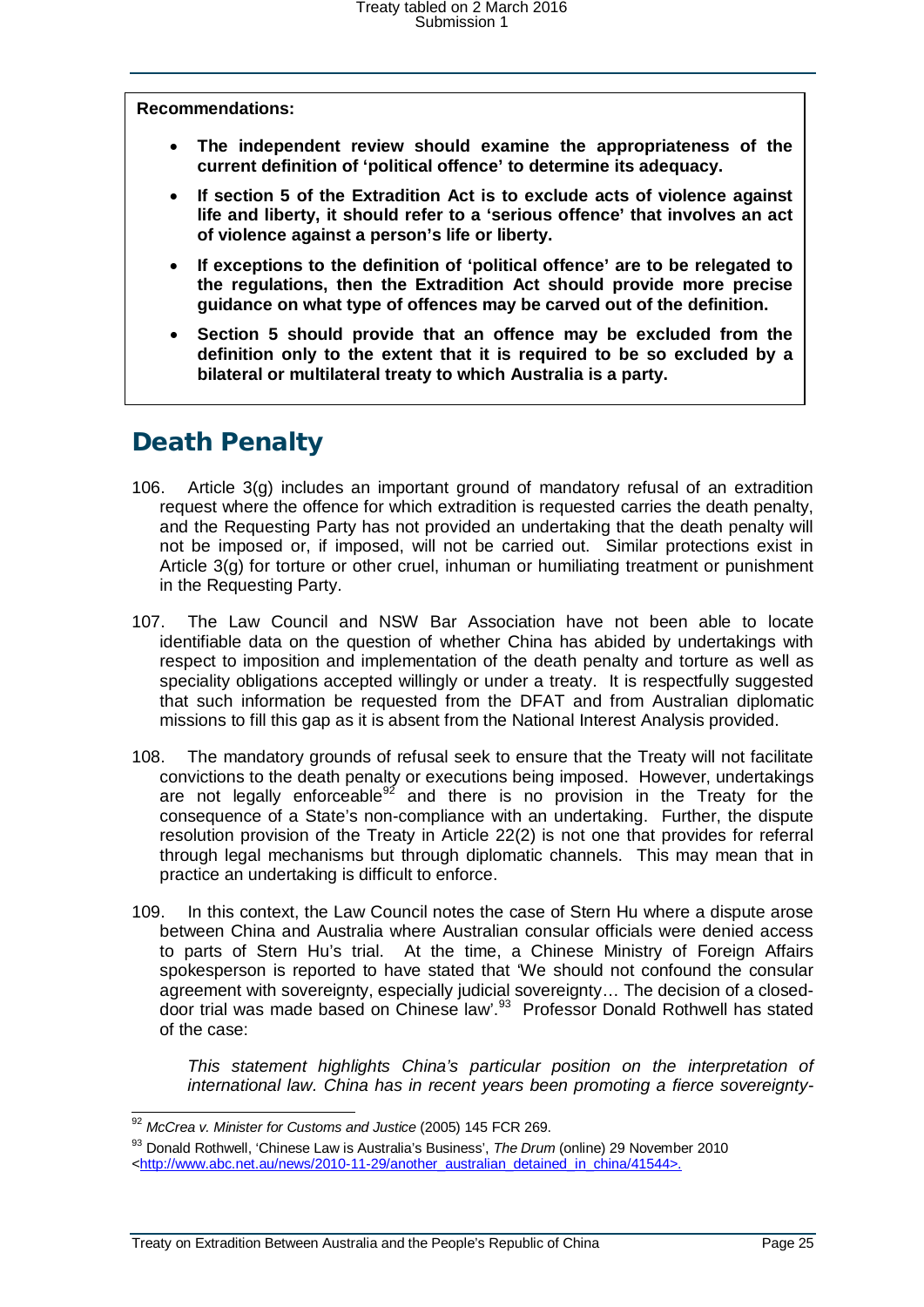*orientated interpretation of international law, whether it be China's rights to exercise sovereignty over it peoples notwithstanding human rights violations, its assertion of significant maritime claims throughout parts of the South China Sea, or the capacity of the Chinese courts to trump bilateral Consular Agreements with countries such as Australia.*[94](#page-25-1)

110. The legislation or Treaty should therefore be amended to only allow extradition if a formal undertaking is provided by an official with the authority to guarantee that the death penalty will not be imposed in any circumstance. Further, if a requesting country breaches a death penalty undertaking, no further extradition requests should be accepted from that country.

#### **Recommendations:**

- **The legislation or Treaty should be amended to only allow extradition if a formal undertaking is provided by an official with the authority to guarantee that the death penalty will not be imposed in any circumstance.**
- **If a requesting country breaches a death penalty undertaking, no further extradition requests should be accepted from that country.**
- **The Committee should inquire into identifiable data on the question of whether China has abided by undertakings with respect to imposition and implementation of the death penalty and torture as well as speciality obligations accepted willingly or under a treaty.**

### <span id="page-25-0"></span>Safeguards for children

- 111. The current EA regime does not include specific protection for children and this must be addressed to provide certainty around the potential age of criminal responsibility for extradition purposes. The requirement of dual criminality may suggest that the age of criminal responsibility must be the same in both countries prior to a person being eligible for extradition.
- 112. The Minister may also exercise his/her general discretion when determining whether to surrender a child for the purpose of an extradition request. <sup>[95](#page-25-2)</sup> However. there is no mandatory requirement to do so, and no requirement to consider the child's age.
- 113. Under the *Criminal Code Act 1995* (Cth) a child:
	- under 10 years of age is not criminally responsible for an offence; $96$  and
	- a child from 10 to 14 years of age can only be criminally responsible for an offence if the child knows that his or her conduct is wrong.<sup>9</sup>

<span id="page-25-1"></span><sup>94</sup> Ibid. See also Joshua Neoh, Donald R. Rothwell and Kim Rubenstein 'The complicated case of Stern Hu: allegiance, identity and nationality in a globalized world' in Fiona Jenkins, Mark Nolan, and Kim Rubenstein (eds), *Allegiance and Identity in a Globalised World* (CUP: Cambridge, 2014) 453-477.

<sup>95</sup> *Extradition Act 1988* (Cth), s22(3)(f).

<span id="page-25-3"></span><span id="page-25-2"></span><sup>96</sup> Criminal Code (Cth), s7.1.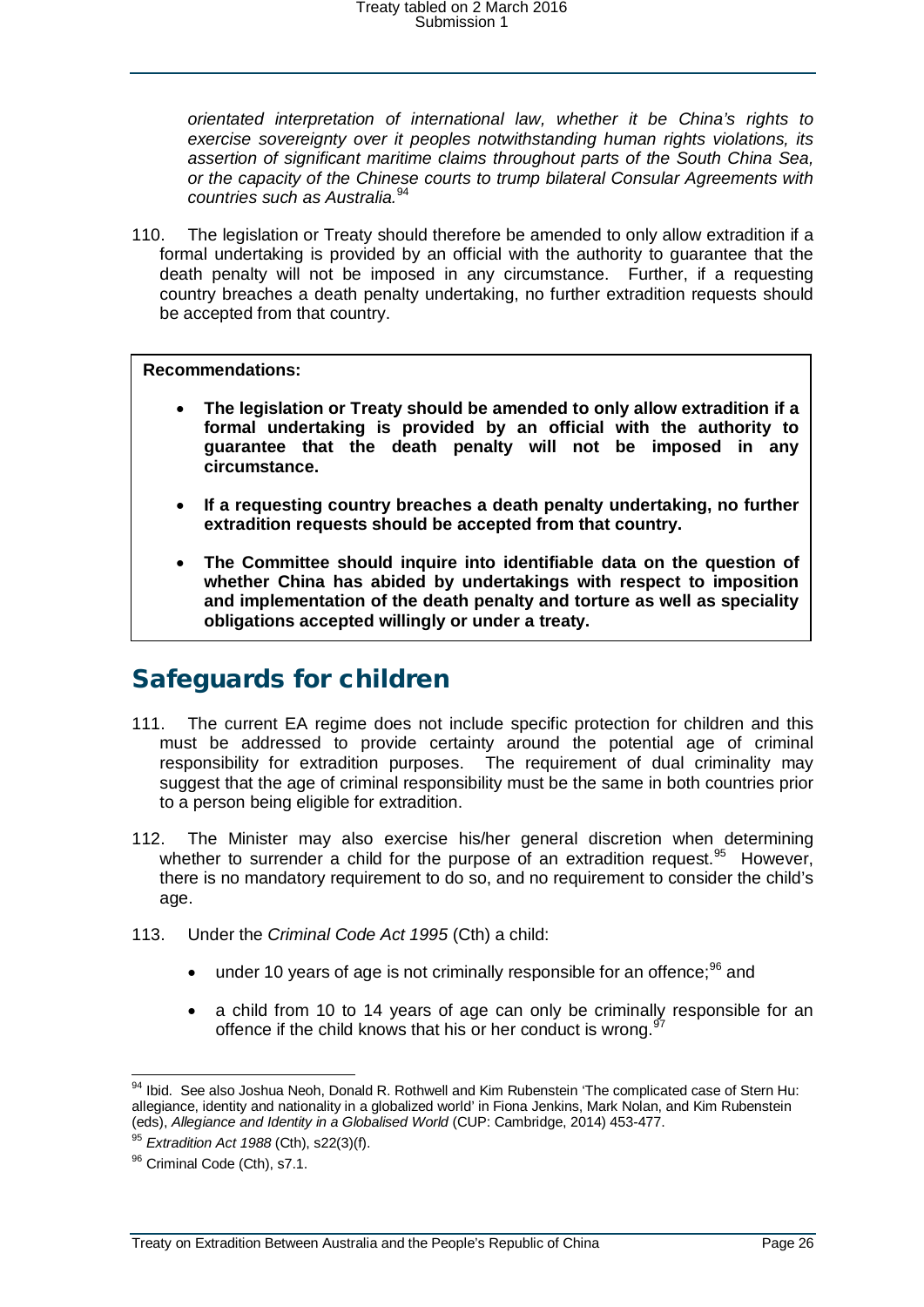- 114. This means that, on the face of the law, there is the potential for Australia to surrender a 10 year old or a 14 year old to China, provided China has a similar age of criminal responsibility and provided the Requesting State can establish that this element of the offence under Australian law can be established. In practice, the Law Council appreciates that extradition requests for children are rare. Nonetheless, children are owed a duty over and above that of adult persons and appropriate safeguards must be in place to protect the rights of children.
- 115. The current lack of specific protections for children may fail to adequately protect the rights of the child under Articles 2, 3, 9, 16, 20, 23, 27, 28, 37 and 40 of the United Nations *Convention on the Rights of the Child* (CRC), which Australia and China have ratified. This means Australia and China have a duty to ensure children enjoy all the rights in the CRC.
- 116. The Law Council therefore recommends the following safeguards be implemented to protect children.

#### **Recommendations:**

- **The list of extradition objections should be expanded to include a prohibition on the extradition of a child under 16 years of age. Such a provision would ensure Australia's compliance with the CRC.**
- **The** *Extradition Act 1988* **(Cth) should be amended to include a general obligation to take into account the best interests of children as a primary consideration in all decisions which affect them (as required by article 3 of the CRC).**
- **The surrender of a child for extradition should only be made in exceptional circumstances and subject to the requesting country providing an undertaking that:**
	- o **the child's rights under CRC will be protected, regardless of whether or not the requesting state is a signatory to CRC; and**
	- o **the child's trial for the extradition offence will be consistent with standards in Australia's domestic criminal law as they relate to children.**

### <span id="page-26-0"></span>**Monitoring**

- 117. The Law Council understands that DFAT monitors all extradited citizens and permanent residents through its consular network, to the extent that this is practically and legally possible.
- 118. However, generally under the EA regime and the proposed Treaty there is currently no specific obligation for Australia to monitor non-citizens. It is suggested that there be a legislative requirement for the Attorney-General to monitor and report on compliance with any death penalty undertakings following the surrender of a person and also the conditions of imprisonment of prisoners to ensure they are not being subjected to torture or other cruel, inhuman or humiliating treatment or punishment in the Requesting Party.

<sup>&</sup>lt;sup>97</sup> Ibid, s7.2.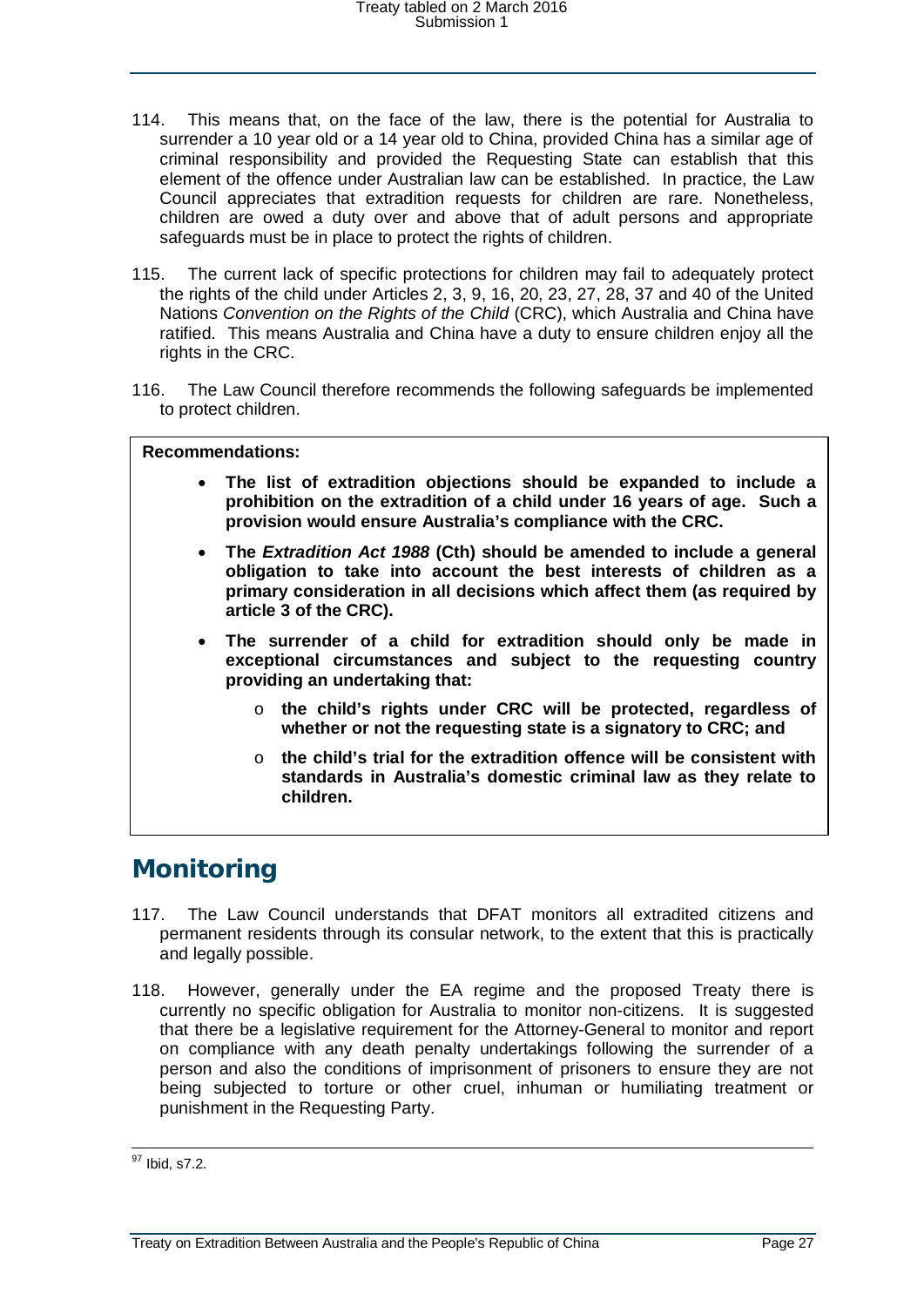- 119. Such monitoring is essential for Australia to be in a position to determine whether the extradition arrangements with a country such as China continue to be in Australia's national interest.
- 120. The monitoring arrangements could potentially be achieved by requiring a Requesting State to report back on the outcome of prosecutions, terms of imprisonment and details of correctional detention. A right of visitation for the Requested State could also be considered in cases other than those involving the citizen of the Requested State.

#### **Recommendation:**

• **There should be a requirement in the Treaty for the Attorney-General to monitor and report on compliance with any death penalty undertakings following the surrender of a person and also the conditions of imprisonment of prisoners to ensure they are not being subjected to torture or other cruel, inhuman or humiliating treatment or punishment in the Requesting Party.**

### <span id="page-27-0"></span>China's ratification of ICCPR

- 121. Australia should consider only ratifying the Treaty subject to China ratifying the ICCPR. While China signed the ICCPR on 5 October 1998, it has yet to formally ratify it. This is despite some measures taken aimed at ratification. [98](#page-27-1) As one of the core international human rights treaties and a component of the International Bill of Rights, the ICCPR is one of the most significant sources of international rights law. China's failure to ratify the ICCPR is stark, particularly given that it is the only member of the permanent five on the United Nations Security Council who has yet to do so. One hundred and sixty-eight states are party to the ICCPR. Seven states, along with China, have signed, but are yet to ratify, and 22 have taken no action.<sup>[99](#page-27-2)</sup>
- 122. While China is not a party to the ICCPR, it is nonetheless still required to refrain from acts which would defeat the object and purpose of the treaty. This is in accordance with Article 18 of the *Vienna Convention on the Law of Treaties*. In this sense the ICCPR is still a practical tool in improving the protection and promotion of human rights in China. However until ratification takes place the full realisation of rights under the ICCPR will not be achieved.
- 123. China's accession to the ICCPR was previously a policy priority in Australia's bilateral human rights dialogue with China. This was noted in a 13 March 1998 media release by the Former Minister for Foreign Affairs, Alexander Downer, following the public pronouncement by China's Former Vice Premier and Foreign Minister Qian Qichen that China intended to sign the ICCPR.[100](#page-27-3) However, since that time the degree to which Australia has prioritised China's ratification of the ICCPR appears to have

<span id="page-27-1"></span><sup>98</sup> China amends laws for ratification of ICCPR, China Daily (online) 14 July 2011. [<http://www.chinadaily.com.cn/china/2011-07/14/content\\_12904570.htm>](http://www.chinadaily.com.cn/china/2011-07/14/content_12904570.htm) and Report of the Working Group on the Universal Periodic Review, China, 27 February 2014, A/HRC/25/5/Add.1. [<http://www.ohchr.org/EN/HRBodies/UPR/Pages/CNSession17.aspx>](http://www.ohchr.org/EN/HRBodies/UPR/Pages/CNSession17.aspx).

<span id="page-27-2"></span><sup>99</sup> United Nations Office of the High Commissioner for Human Rights, Status of Ratification Dashboard.[<http://indicators.ohchr.org/>](http://indicators.ohchr.org/).

<span id="page-27-3"></span><sup>100</sup> Media Release, Minister for Foreign Affairs, Alexander Downer, *Australia Welcomes China's Intention to Sign International Human Rights Covenant*, 13 March 1998.

[<sup>&</sup>lt;http://foreignminister.gov.au/releases/1998/fa027a\\_98.html>](http://foreignminister.gov.au/releases/1998/fa027a_98.html).